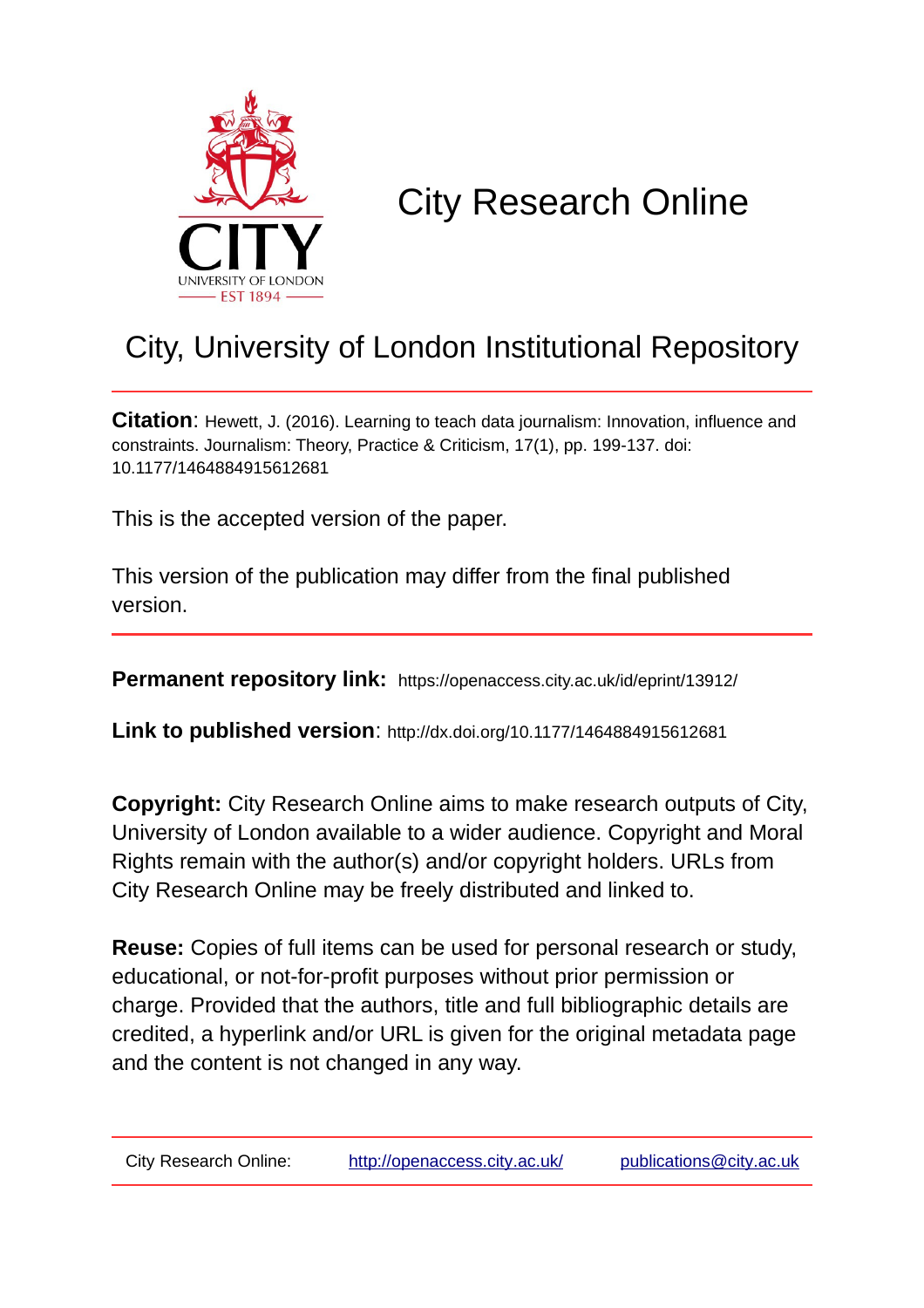#### LEARNING TO TEACH DATA JOURNALISM: INNOVATION, INFLUENCE AND CONSTRAINTS

Key words: data journalism, journalism education, stakeholder, teaching, socialization, student, university, marketization, innovation, higher education

#### ABSTRACT

Journalism education has tended to respond slowly to developments in digital journalism, such as data journalism, despite or because of close links with the industry. This paper examines the obstacles to innovation in journalism education with particular reference to data journalism, drawing on the literature, a review of stakeholders and course documents, and the author's reflections on developing a data journalism module as part of a new MA programme. It highlights the complexities linked to the particular demands of data journalism, and identifies critical issues around student satisfaction; reputation and job/career outcomes; relevance, currency and appeal; programme management; and coherence. Rather than holding it back, more specialized socialization could assist journalism education to innovate effectively, the author suggests.

Jonathan Hewett is Director of Interactive and Newspaper Journalism at City University London. 

Department of Journalism, City University London, Northampton Square, London EC1V 0HB, UK. Email: *J.C.Hewett@city.ac.uk* Twitter: @jonhew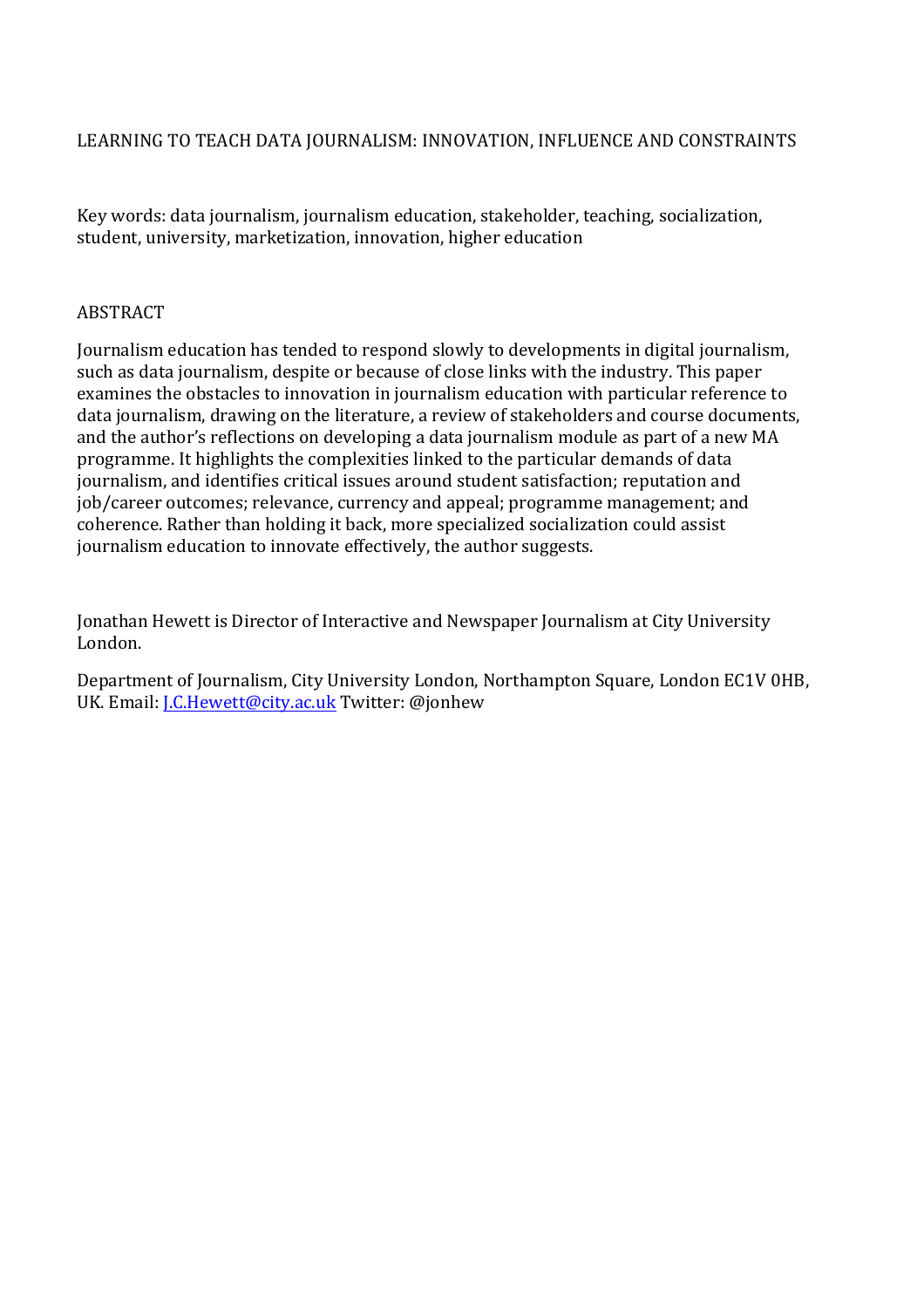#### INTRODUCTION

Data iournalism has evolved rapidly since some pioneers gathered in Europe in 2010 (Lorenz 2010, p.8). This was the year in which data journalism came of age, with the WikiLeaks war logs from Iraq and Afghanistan, and US embassy cables. 'Data-driven journalism is the future', declared the inventor of the worldwide web. Tim Berners Lee (Arthur 2010). That article's author wondered 'how long will it take for the methods of data journalism [...] to filter through to everyday use in journalism?', particularly as 'hardly any of the journalism courses today teach any sort of data analysis' (ibid).

By 2014, data journalism was 'mainstream' (Howard 2014, p.16) and had 'come into its own' (Newton 2013,  $p.61$ ), present in large news organisations around the world, and some smaller ones, including hyperlocal media (Radcliffe 2013). Studies appear to confirm the growth of data journalism in Sweden (Appelgren & Nygren 2014), the USA (Fink & Anderson 2014), Norway (Karlsen & Stavelin 2014), Belgium (De Maeyer et al. 2014), Germany (Weinacht & Spiller 2014) and the UK (Hewett 2013). Data also emerges consistently as a theme in future-oriented reports (Newton 2013; New York Times 2014; eg BBC 2015).

This evolution of data journalism by practitioners has been accompanied by two principal forms of activity in journalism education. First, an evolving body of scholarship has emerged, examining relevant practice and theory, relations between journalism and computer science, and historical perspectives (Fink & Anderson 2014, pp.1–2). Second, some journalism educators have started courses on data journalism and/or integrated it into curricula. 'With employers increasingly demanding data skills, schools are paving the way for data education programs,' according to one US account (Krueger 2014). Apparently in response to the perception that 'data is arguably the single most important trend in media work today' (Culver 2014), some journalism schools have been reviewing their provision (Howard 2014, p.54).

Data iournalism education has attracted little attention in the literature, beyond its important antecedent, computer-assisted reporting (eg Lee & Fleming 1995; Yarnall et al. 2008). It has been covered in publications that report on journalism, such as Nieman Lab, Journalism.co.uk and PBS MediaShift, and individuals blogging about their experience. A key focus has been the emergence of university courses and their curricula – particularly the skills and techniques that journalism students might need (see examples cited above). Textbooks have begun to incorporate data journalism, too (Holmes et al. 2012; Hill & Lashmar 2014; eg Bradshaw & Rohumaa 2011; Briggs 2010). An international collaborative project involving practitioners and advocates produced a handbook for anyone wanting to get started (Gray et al. 2012), and several massive open online courses have focused on data journalism (Howard 2013).

It may be significant that the latter examples originate from and/or extend outside university journalism education – which appears to resist practices often summarized as digital journalism. Technology tended to 'take a back seat' (Cohen 2001, p.5) and take journalism schools by surprise (Kelley 2007, p.25). Despite some initiatives, US journalism education is not changing far or fast enough, according to much of the discourse (Newton 2014; eg Finberg 2013), and 'far too few journalism programs are including data training' (Culver 2014). One list of data journalism courses, primarily at universities, noted just 24 worldwide in 2013 (Data Journalism Crew 2013). In the UK, one journalism educator concluded that 'the route into data journalism is not an obvious one and a period of studying journalism at a UK university certainly doesn't seem to be part of that route' (Hannaford 2014). Most journalism schools 'don't get it', according to the head of interactive news at the Financial Times (Tinworth 2014).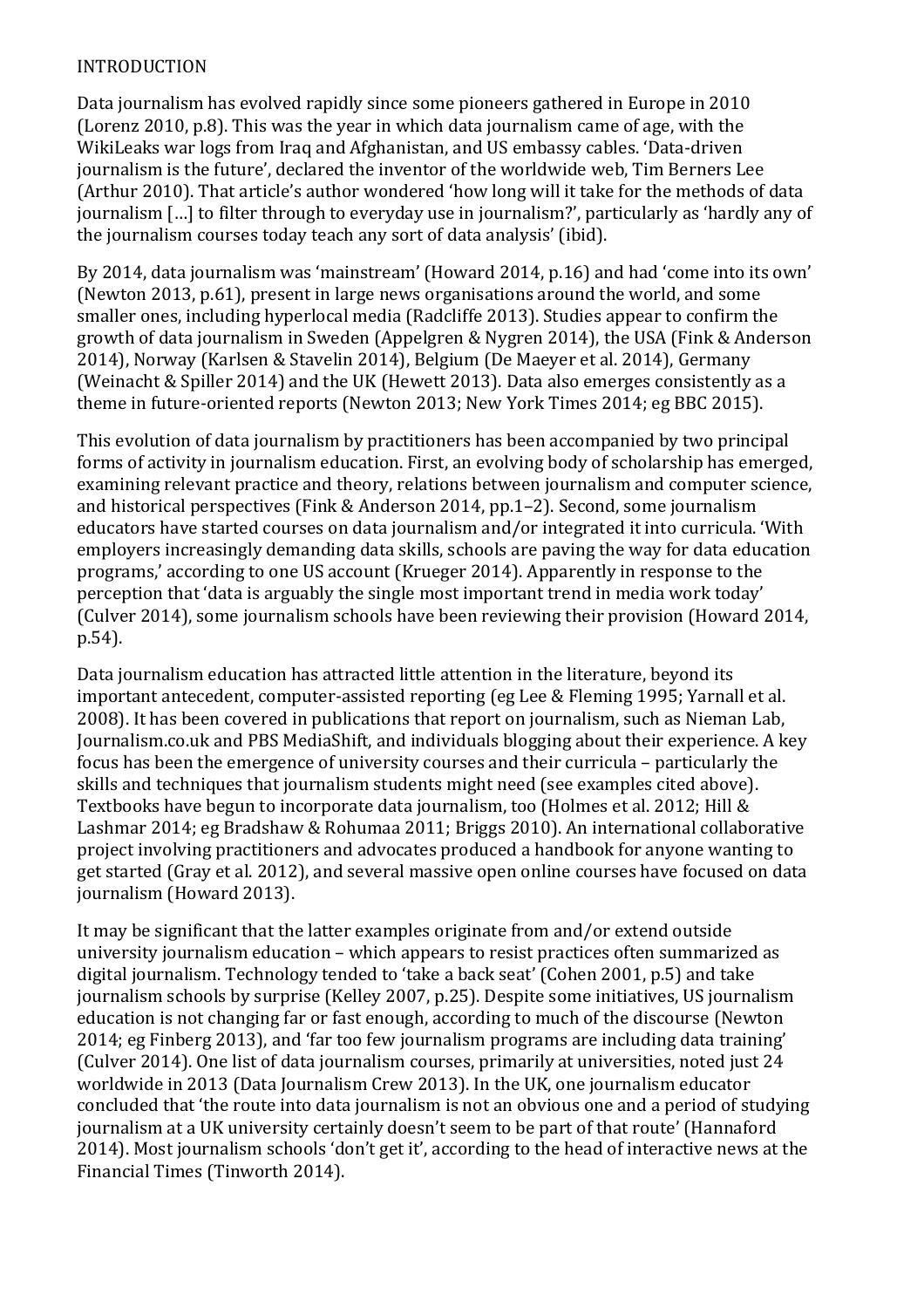This paper seeks to examine the constraints and influences faced by journalism education in teaching data journalism. It addresses this issue in the form of critical reflection on the author's experience of establishing a data journalism module as part of a new MA programme in the UK, drawing also on the literature and a review of stakeholders and course documents. Combining these, it seeks to offer a greater understanding of the obstacles to innovation in journalism education and to the teaching and learning of data journalism, and how they might be addressed.

## RESISTANCE TO CHANGE

Discussion of change in journalism education needs to take account of two linked debates. First, how far should programmes concentrate on preparing students for employment and practical skills, rather than a more 'academic' approach strong on theory, critical or otherwise (see, for example, Deuze 2006; Folkerts 2014; Harcup 2011; Hirst 2010; Zelizer 2004)? Second, a lack of innovation – a focus of criticism (Folkerts 2014, p.21), attributed partly to journalism education being a 'handmaiden to industry, not its critic or visionary guide' (Dennis 1983, p.3), and thus linked to the first. It is not hard to see how innovation might be more prevalent where the mission resembles a development laboratory for journalism (Deuze 2006).

Resistance to change is attributed also to the prevalence of shared norms and socialization to the sector – a key goal of journalism education (Mensing 2010). With the rise of online publishing, Singer noted that 'one consistent reaction has been to seek to protect the journalism school's franchise (and that of the media industry) by emphasizing constants rather than change' (2003, p.150). Journalism educators keep to what they know, rather than introduce the unconventional or experimental (Stephens 2000). They perhaps lack relevant skills or experience needed to innovate and teach specialist areas – and the relatively high cost (per student) of small courses represents another obstacle, along with any organisation's tendency to change only slowly unless forced (Picard 2014). Others identified the 'inertia and glacial pace of change in academe' (Ghiglione 2001, p.16) and the conflicting pressures of employers' and academic priorities (Reese 2001, p.6).

One can argue that much of journalism has been slow to engage with technological change (Domingo et al. 2014) – so programmes operating in 'follower' mode have been accordingly slow. If those in 'innovator' mode have responded more quickly, perhaps their relatively low number has had little impact. But it is hard to disagree with Folkerts that 'journalism education has, to a great degree, ignored the larger contours of the digital age' (2014, p.63). Nor is education itself immune, affected by network effects, shifts in the student-teacher relationship etc (Johnson et al. 2014) and the increasing marketization of higher education (eg Molesworth et al. 2011).

In addition, the development of data journalism education may be impacted more profoundly and/or immediately than other areas of journalism education because of its interaction with other fields – notably statistics, computing, data science and visualization. For 'mainstream' journalism education, these may be an optional extra; for data journalism, they relate to its core functions.

## RESEARCH FOCUS

This article concentrates primarily on the context rather than the curriculum. This is not to underplay the latter's importance but to shed light on the more tacit, structural and less documented dimensions involved. Indeed, some analyses point to the wider context as essential for understanding the difficulties that journalism education has had in responding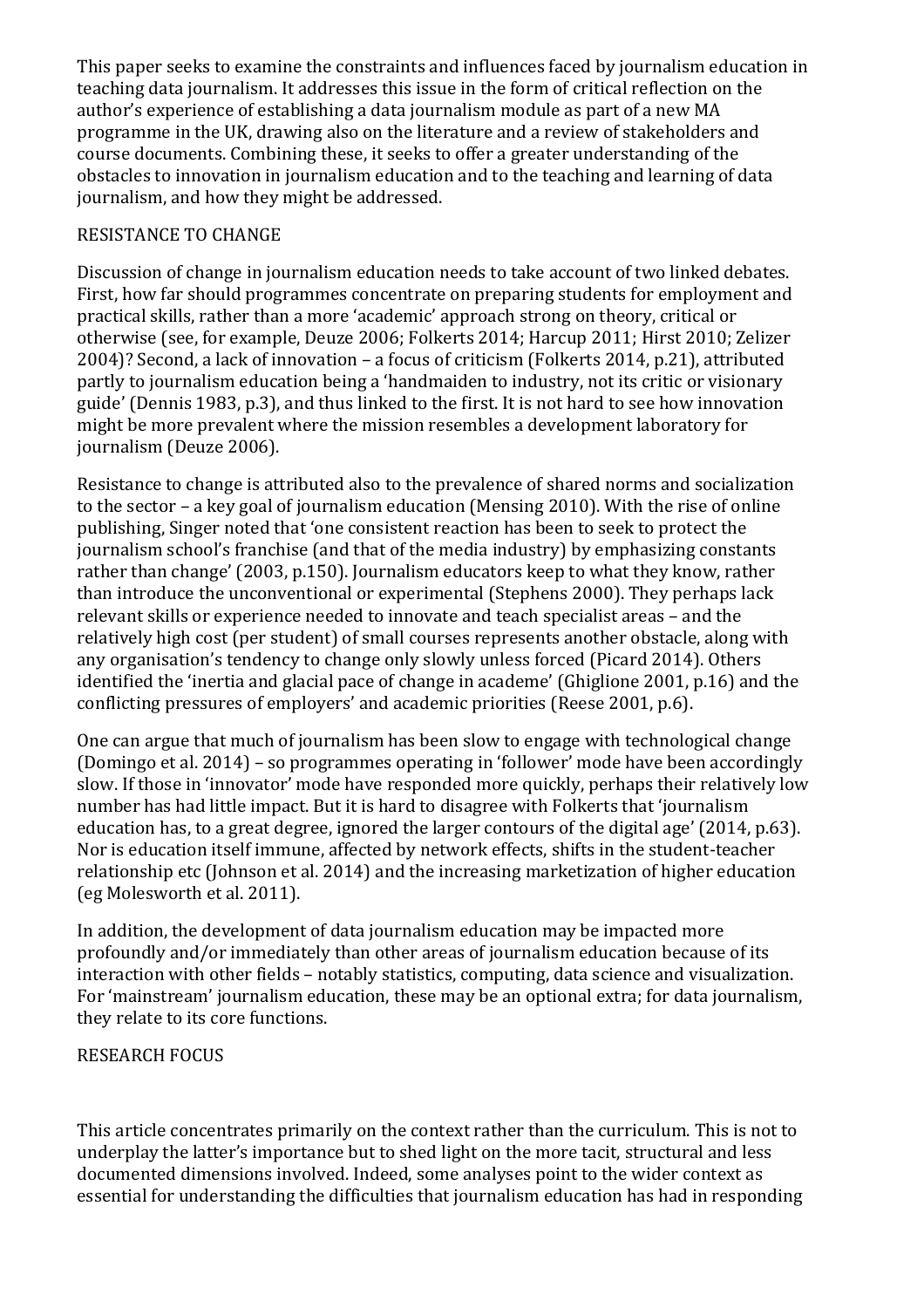to changes in journalism practice. Deuze warned that concentrating on curricular issues risked ignoring the – more important – contextual factors: 'Most of the literature on journalism education starts at the curriculum. Many scholars, educators and media practitioners thus conveniently ignore the forces and decisions that defined the parameters within which any discussion of curricular matters takes place.' (2006, p.28). Picard argued that reform 'requires support and pressure from stakeholders of journalism programmes'  $(2014)$  and Cohen  $(2002)$ , too, noted the value in looking beyond the curriculum to wider issues of context.

This emphasis is suggested also by two inter-related shifts in higher education (identified above). First, the qualities of an increasingly networked society heighten the importance of dialogue with stakeholders (Jongbloed et al. 2008); second, the nature of the 'marketised university' intensifies such interactions (Barnett 2011, p.48).

This study uses two main approaches to illuminate the 'defining parameters' highlighted by Deuze: a review of stakeholders, and an analysis of key quality documents related to the programme. A stakeholder approach can identify a key dimension of context: those groups or individuals that affect or are affected by an entity (Freeman 1984, p.46). Extending the basic approach to include their 'stakes' provides a potentially valuable overview of their interests and interconnections (Jongbloed et al. 2008). This is complemented by an analysis of key documents from the first three years of the programme, produced as part of the university's standard quality assurance processes. In effect, these highlight each year the points requiring further attention, and are raised primarily by students and by the programme's external examiner, thus offering a broader perspective than the reflections of the author alone.

## STAKEHOLDERS AND THEIR INTERESTS

For the purposes of this study, a relatively simple model was applied, drawing on three papers (Burrows 1999; Jongbloed et al. 2008; Mainardes et al. 2010) to make an initial list of stakeholders, then reviewed and revised. Based on Mitchell et al (1997), three attributes were considered for each stakeholder: power, legitimacy and urgency. This prioritizes stakeholders by a 'salience score'. A gradated version here scored 0.5 for an attribute either partially present or likely to vary significantly according to time or other context<sup>1</sup>. Finally, the stakes/interests were attributed, drawing on notes from the initial listing.

This approach was applied to the MA Interactive Journalism (MAIJ) programme at City University London, with particular regard to its data journalism module<sup>2</sup>. Five iterations, reviewing the provisional outcomes, resulted in the identification of 16 stakeholders. Six scored 2.5 or more and are listed with their salience attributes and score, and with their and the programme's 'interests/stake'. (As here, some stakeholder analysis involves the allocation of perceived attributes (Jongbloed et al. 2008), and the author recognizes the limitations involved, including the scope for subjectivity. A larger-scale piece of research might usefully solicit the views of stakeholders themselves.)

## *[INSERT TABLE 1]*

## QUALITY DOCUMENTS

The review of documents involved three sets of material that the university produces each year for every programme, as part of standard quality assurance processes in the  $UK<sup>3</sup>$ :

- 1) The minutes of Student-Staff Liaison Committees (SSLCs), to which students' representatives bring concerns.
- 2) Annual reports/notes from the external examiner of the MA Interactive Journalism.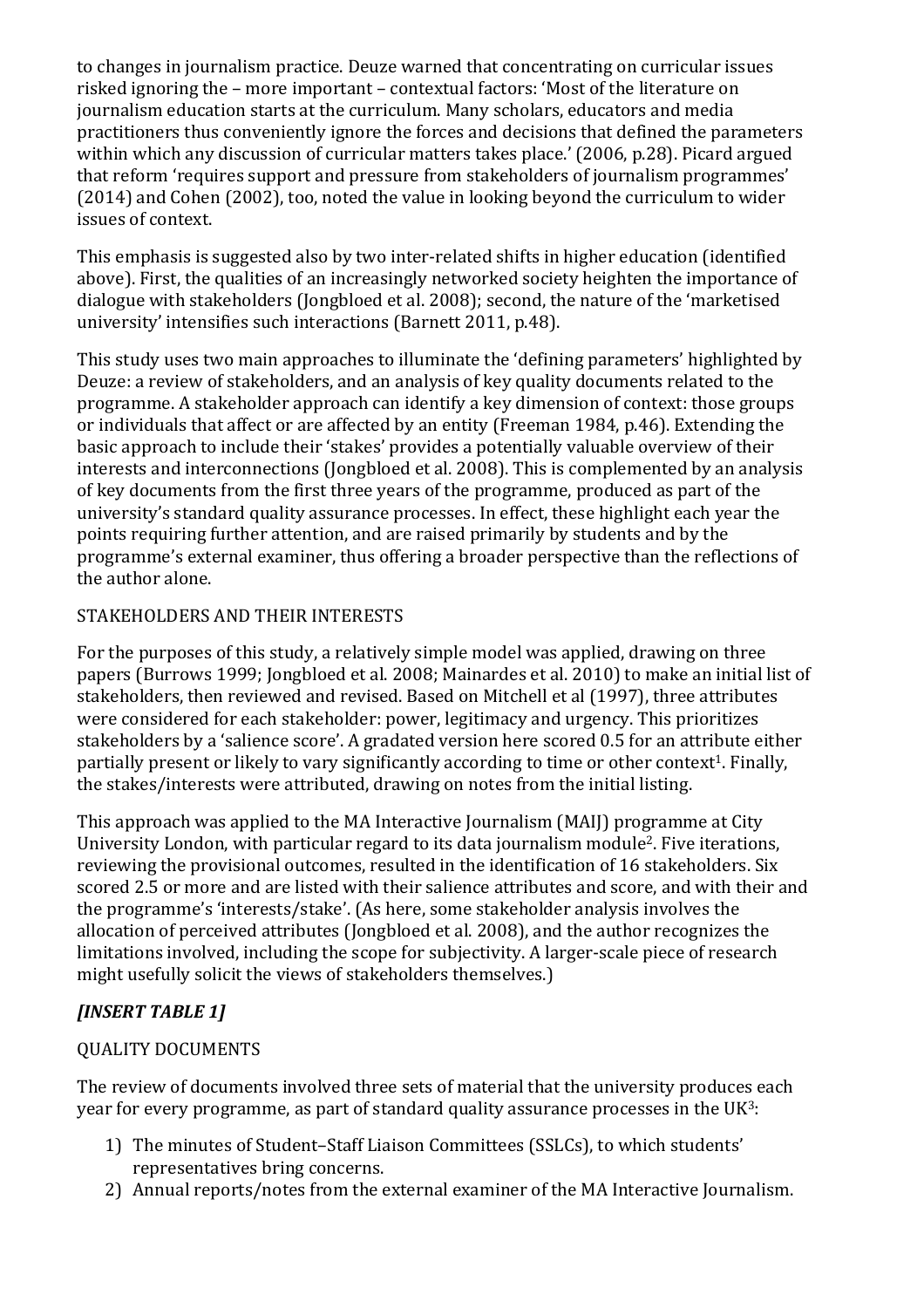3) The Annual Programme Evaluations (APEs), which draw on a range of evidence.

Every point related to the data journalism module was highlighted and summarized, along with its source document(s) and whether it was a positive point or for development/query. Duplicates were combined and the remainder identified as one of four types. The resulting 19 points appear in table 2. A further five points originating only from the author (raised in APEs) risk reflecting my own preoccupations, so are listed separately for the purposes of reflection.

## **INSERT TABLE 2**

#### EMERGING THEMES

Reflecting on the points identified in the stakeholder analysis and review of quality documents, five inter-related clusters emerge. (Some recur in the interests of stakeholders scored below 2.5 in table 1.) They can be regarded as indicators of key issues in the programme and its data journalism modules:

- Student satisfaction
- Reputation and job/career outcomes
- Relevance and currency
- Programme management
- Coherence and integrity

## STUDENT SATISFACTION

Student satisfaction has become an important metric in HE, typically based on surveys (eg the National Student Survey and Postgraduate Taught Experience Survey<sup>4</sup>), often criticised by academics (eg Furedi 2012). Linked to the market-oriented conceptualization of students as consumers, it is used by universities in quality processes. Students are encouraged also to raise issues through elected course representatives and committees. Many students use informal channels, too, to raise points of (dis)satisfaction – both internally within the university as well as externally, where this can affect reputation (see below).

How satisfied have my students been? Certainly they raise points they find unsatisfactory, as is evident from the review of quality documents. Some of these relate to central services (eg IT, library) and need to be passed on to the relevant colleagues there. Points about teaching are more directly my responsibility – although here, too, I may be constrained. The third cohort complained about the large size of the data journalism class, for example. In response to a lower limit on class size (introduced for financial reasons) and interest from other students, the module had been opened also to the MA Science Journalism and taught in a combined class of more than 30. Students said they needed greater individual attention and that the large computer room meant that learning from on-screen demonstrations (projected at the front) was difficult for those seated beyond the first few rows. Employing an alumnus to assist in class moderated the problems, but the intensive, hands-on data work clearly required smaller groups. These were reinstated the following year – but the case illustrates some of the cost/resource pressures that may impede data journalism teaching.

Another concern (for student satisfaction) was that some might find data work off-putting. whether it is the 'Excel-bashing' needed to reach baseline proficiency, or the learning of sufficient statistical analysis (which was a point raised by the external examiner). A tension with student satisfaction may exist in such cases, given that learning is not necessarily 'an entirely painless process' and that its rewards are not always immediately apparent (Maringe 2011, p.150). This was anticipated in structuring the module (eg explaining why it was needed; highlighting 'quick wins') and both tutors had a background in teaching data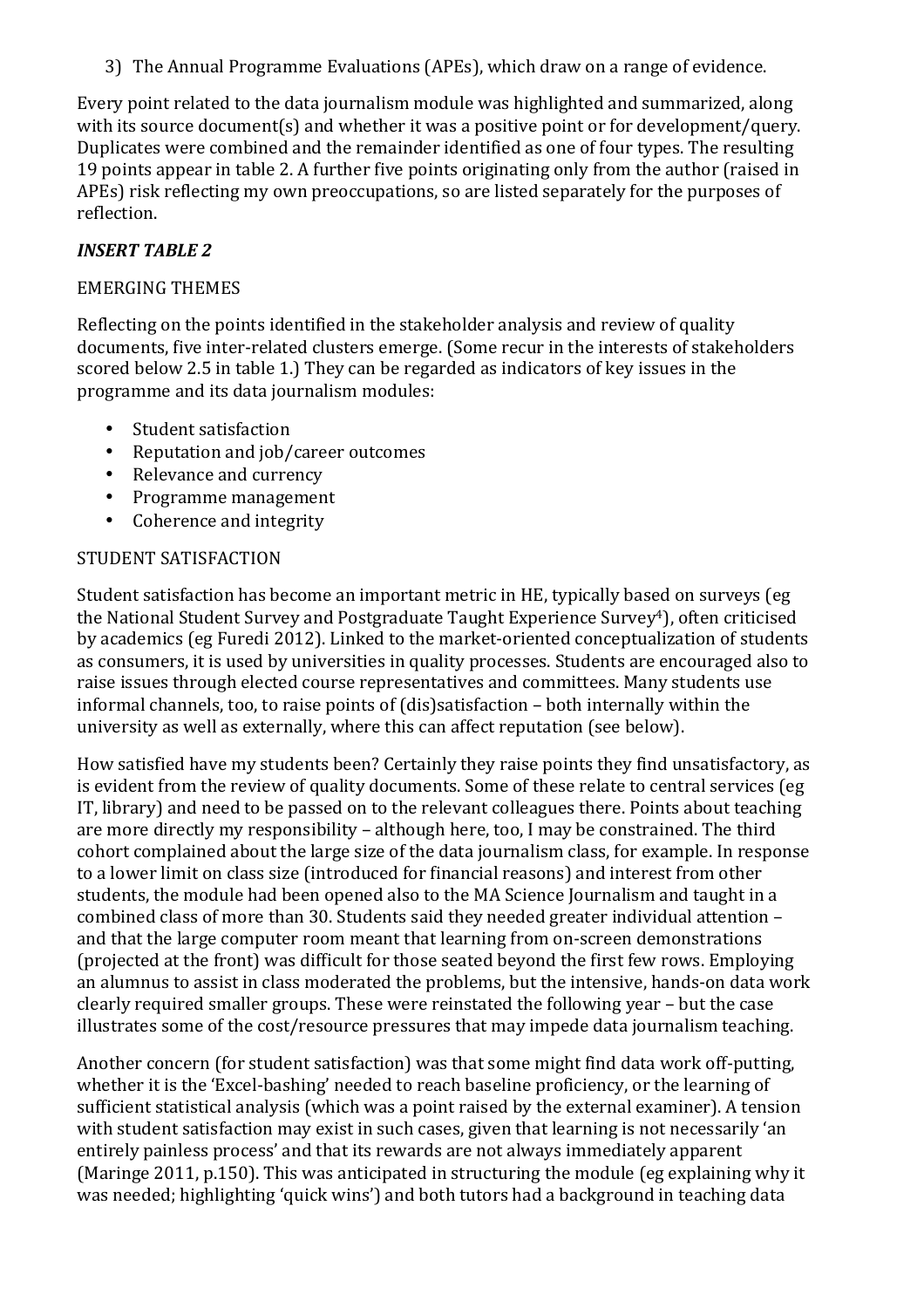journalism to those with no previous experience. Relevant here also may be the apparently weak mathematical abilities of journalism students (Cusatis & Martin-Kratzer 2009; Kelley 2007, p.25), a picture complemented by anecdotal accounts from educators and practitioners (see, for example, Culver 2014; Howard 2014). One experienced journalism educator in the UK claimed that 'most students not only can't handle basic mathematical concepts but are actually rather proud of this disabling incompetence' (Frost 2013, p.166). It is not unusual, in my experience, to encounter candidates applying to Master's journalism programmes who have an excellent academic background but struggle to calculate a percentage correctly.

Commenting online, some recently graduated alumni had 'loathed data' and found it 'daunting to be sure'. These were tempered by comments about 'fantastic and very patient' tutors and that 'you likely won't have a chance to work closely with [tutors] James Ball or Paul Bradshaw on such a regular basis again'. A third former student working in data journalism wrote that 'an understanding of using Excel and being able to spot an angle in numbers is not as hard a climb as you may think at this stage. Data skills helped me get a front page splash' (comments below Clark 2013). In terms of 'rewards', some students might appreciate the value of their learning only later in their careers – if they move to a role with a greater emphasis on data, for example. If data continues to become more pervasive in journalism, might this shift to roles with a greater emphasis on data become more likely? Yet all but one of the MAIJ alumni working in data journalism have gone into data-oriented roles straight after finishing the programme, rather than changing to a more data-oriented role after a different initial job, for example. I suspect this reflects the relative shortage of skills and experience in this field, which means that it has not been difficult for students keen to pursue a career in data journalism to find one on graduation.

The data journalism module has been compulsory on the MAII. Envisaged as one of the distinctive components of the programme, this may, however, limit its appeal – and perhaps adversely affect student satisfaction scores. An alternative would be to offer it as an option to more students from different programmes; the corollary might be challenges in managing both practicalities and the coherence of the module (see below).

## REPUTATION AND JOB/CAREER OUTCOMES

Prospective postgraduates value greatly the reputation of an institution and a course's career-enhancing potential (Leman et al. 2013). Reputation results from numerous influences, such as formal university material; online discussions, including social media; and personal contacts. A number of MAIJ students have mentioned unprompted that they sought out current and/or former students. These go beyond contacts at Open Evenings held for potential students, where current students help, and involve social media and other online discussions. Such interactions clearly have scope to operate negatively (putting off potential students) as well as positively, which tends to heighten the importance of ensuring that students are 'satisfied' and, in theory, to strengthen their position as 'consumers' in a marketised environment.

Reputation is mediated through employers, too, e.g. when potential students undertake work experience. This may be indirect, in that journalists convey the impression they themselves have formed of a course or university, for example; or more direct if they are alumni who can discuss their own experience. Before any MAIJ students had graduated, i.e. while recruiting the first two cohorts, its marketing material drew on the established reputation of (other) MA journalism courses at City. Only after that, in time to attract the third cohort, was it possible to point potential applicants to successful alumni from the first year who were working journalists, including in data roles. Interviews for the fourth intake showed that applicants were starting to meet working MAIJ alumni unprompted.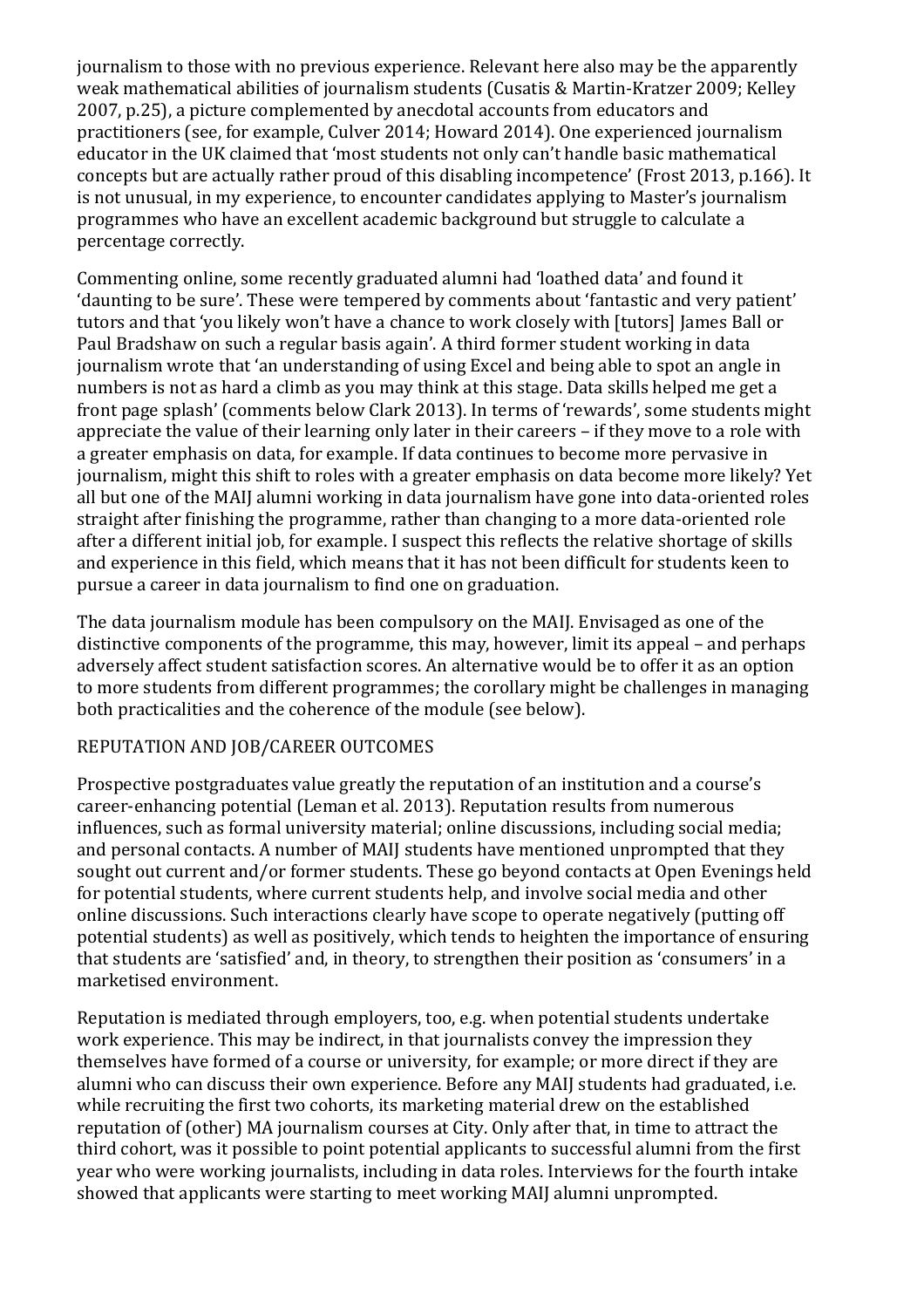The article and comments cited above provide one example of an unplanned online interaction involving alumni, after when someone about to start the 'sister' programme wrote – on a site geared to journalism students – about whether to change to the MAIJ. Five recent Interactive alumni added their views in the comments, plus another City alumnus who wished he had switched; another prospective student with similar queries; and a visiting lecturer (Clark 2013). It is likely that other such exchanges occur (see, for example, Young-Powell 2014) but remain undocumented, representing a largely unknown but potentially important impact on reputation.

The positive points about  $job/c$ areer (see table 2) probably reflect the approach of the department. Material aimed at potential students highlights the successful journalism careers of alumni and the high employment rate of its graduates, for example. Practice-based work is combined with theory and reflection. Students are taught by former and current practitioners (as visiting lecturers), and encouraged to undertake work experience, and some of the curriculum is geared towards employability. In short, socialization plays a key part, and is a topic to which this paper returns later. The university positions itself as offering 'academic excellence for business and the professions' (Anon 2014).

Reputation is mediated also through other stakeholders, particularly news/media organisations. While alumni here form one 'channel', it is complemented by the regard, credibility and authority implicitly conferred (or not) by the industry in other ways beyond employing them (and their success as journalists). More incremental and diffuse, this kind of validation comes through personal contacts, visibility at industry events, a presence in relevant 'media about media' and online etc. Formal course accreditation is not relevant in this case; data journalism does not feature explicitly in the criteria of the relevant professional bodies in the UK.

As for actual job outcomes, all the MAIJ graduates went on to paid work in journalism or related fields in media. The proportion entering data journalism has increased year-on-year, and of the third Interactive cohort of 15, five are working as data journalists, plus four in data-related roles. This compares to one plus three respectively out of the first cohort of ten, and four plus one in the second cohort of 11. It may reflect the programme (and its graduates) becoming better known, as well as a possible increase in relevant roles.

#### RELEVANCE AND CURRENCY

The credibility of a professionally oriented programme depends also on its relevance and currency, although cutting-edge practice almost inevitably outstrips the curriculum (Breen 1996; Simon 1969). Relevance and currency pose challenges in the learning and teaching of a newer areas such as data journalism more acutely than in the case of longer-established aspects of journalism, such as reporting or interviewing. The involvement of practising data journalists in developing the curriculum and in teaching helps to address this, but any individual is likely to be constrained by the extent of their own experience and what they know of others' practice. In a rapidly evolving, divergent and interdisciplinary field, this may not be sufficient.

For any subject, the curriculum depends primarily on the intended learning outcomes; learning/teaching activities and assessment tasks/criteria stem from these (Biggs 2003, pp.26–29). While the learning outcomes can be developed in consultation with practitioners, researchers and colleagues, a challenge arises here from the relatively short history of data journalism, and its continuing evolution – notwithstanding its important roots in computerassisted reporting (Hewett 2013). There is little by way of an established 'canon' or agreed body of knowledge, theory and practices on which to base a curriculum. It is a work in progress, with continuing fluidity, differing approaches, and a relatively small corpus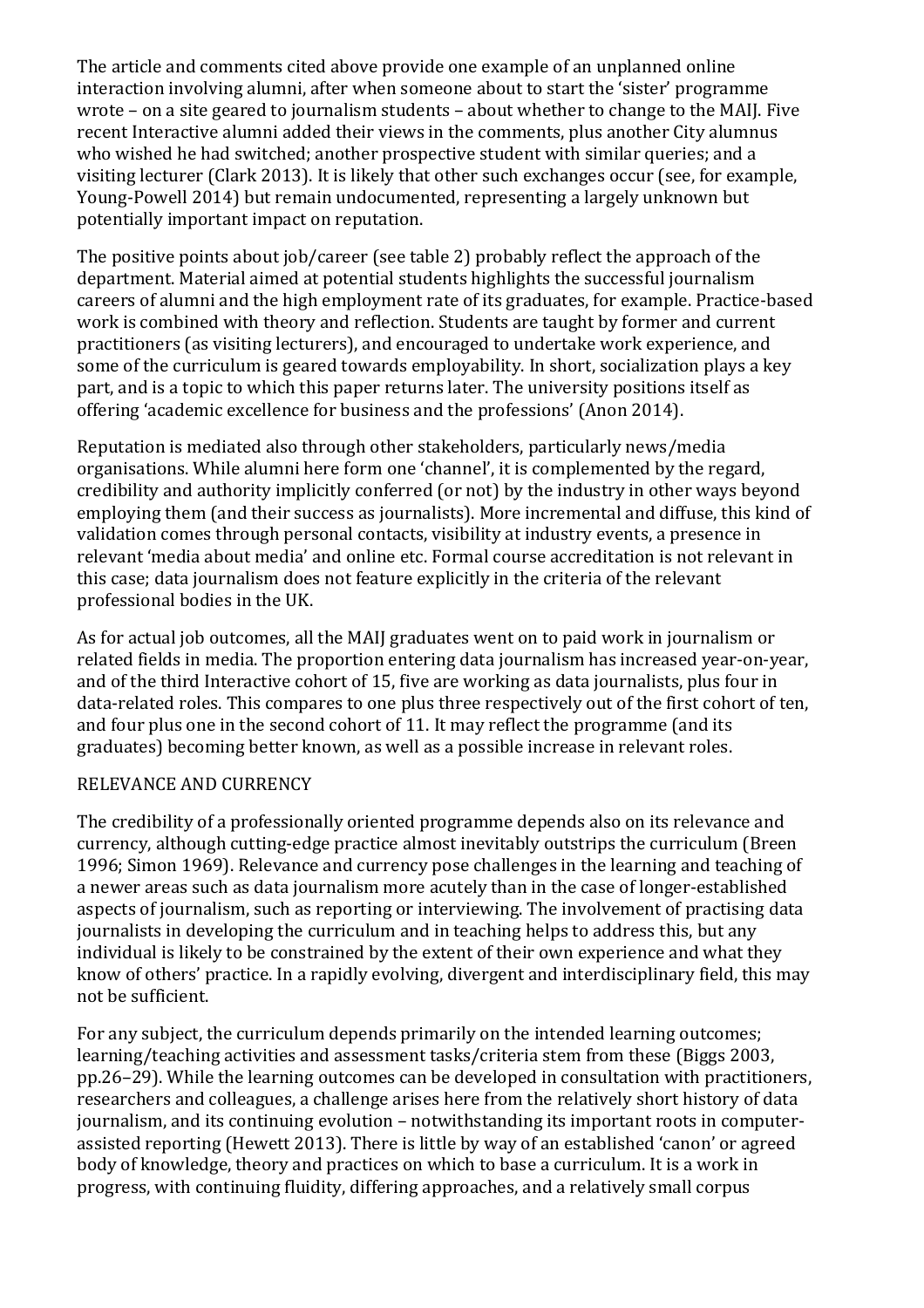(compared to other aspects of journalism) of 'classic' examples of the kind that journalism educators tend to draw upon for case studies and other learning activities.

The data journalism module has addressed this challenge by taking an approach akin to continued professional development, highlighting current practice. One assessment requires students to blog about their own progress as data journalists and encourages them to regard data journalism as, in effect, a beat for their reporting. This builds on experiential learning and social constructivist approaches in journalism education (see, for example, Rhodes 2008; Schwalbe 2009). Students publish posts on their own sites and/or on their collaboratively run website. Typically they include: 'how to' posts; critical analysis of pieces of data journalism; interviews with practitioners; their own data journalism practice including experimentation – and reflections on this; and the evaluation of relevant new tools or techniques.

As well as underlining current practice in data journalism, this approach has a range of potential pedagogical benefits (based on research evidence from a range of disciplines), linked with independent, active and collaborative learning (Hewett et al. 2014). By encouraging critical reflection, it aims to support professional development (Sheridan Burns 2004). The structure and activities help students to collaborate and operate effectively in the environment of modern networked journalism. They foster, too, an open approach and independent learning (important for future career development) that involves contact with practitioners and peers – reflecting a key element in the practice and growth of data journalism, identified by Howard (2014). This also tends to enhance the profile of the students in the field of data journalism and among potential employers.

Linked to the curriculum is the 'million-dollar question' (McKerral 2013) of suitable teachers of data journalism. Both issues were raised consistently in a 1995 CAR survey of US practitioners and educators (Lee & Fleming 1995). For most academic staff, any background as practitioners is likely to predate data journalism, and those in the UK are less able to draw on experience in computer-assisted reporting than those in the USA (Hewett 2013). Journalism schools typically supplement their core staff by involving practising journalists as visiting lecturers, which helps to address questions of currency. But the pool of individuals with current experience as data journalists is small, and an employer's demands on their sought-after skills and experience may make it difficult to accommodate teaching. Calling on data journalists (some with relevant teaching experience) and a pioneering trainer/practitioner, as well as alumni, has proved essential for the MAIJ.

#### PROGRAMME MANAGEMENT

Any programme places demands on the internal infrastructure – human, physical, technological and educational – and its management. How distinctive are these for data journalism? For us, it involved additional demands on facilities, such as teaching rooms and computer labs, and a relatively small cohort was accommodated without too many difficulties (eg by reworking the timetable). More substantial were concerns about equipment and institutional matters, echoing a CAR survey (Lee & Fleming 1995), although computing costs are now a minor issue.

Some IT issues needed attention, primarily to install specialist software (eg Tableau and Open Refine). In some cases, this involved technical difficulties (eg memory or server settings, licensing, and permissions for browser add-ons) that the university's central IT Services addressed. But as neither they nor the department's 'tech team' supported 'noncore' software, students' queries tended to devolve to the teaching staff. If there was a benefit here, it was in encouraging students to become more resourceful and learn to solve such problems themselves (sometimes with staff reminders about targeted online searching and useful fora). Problem-solving abilities of this kind are an important skill in data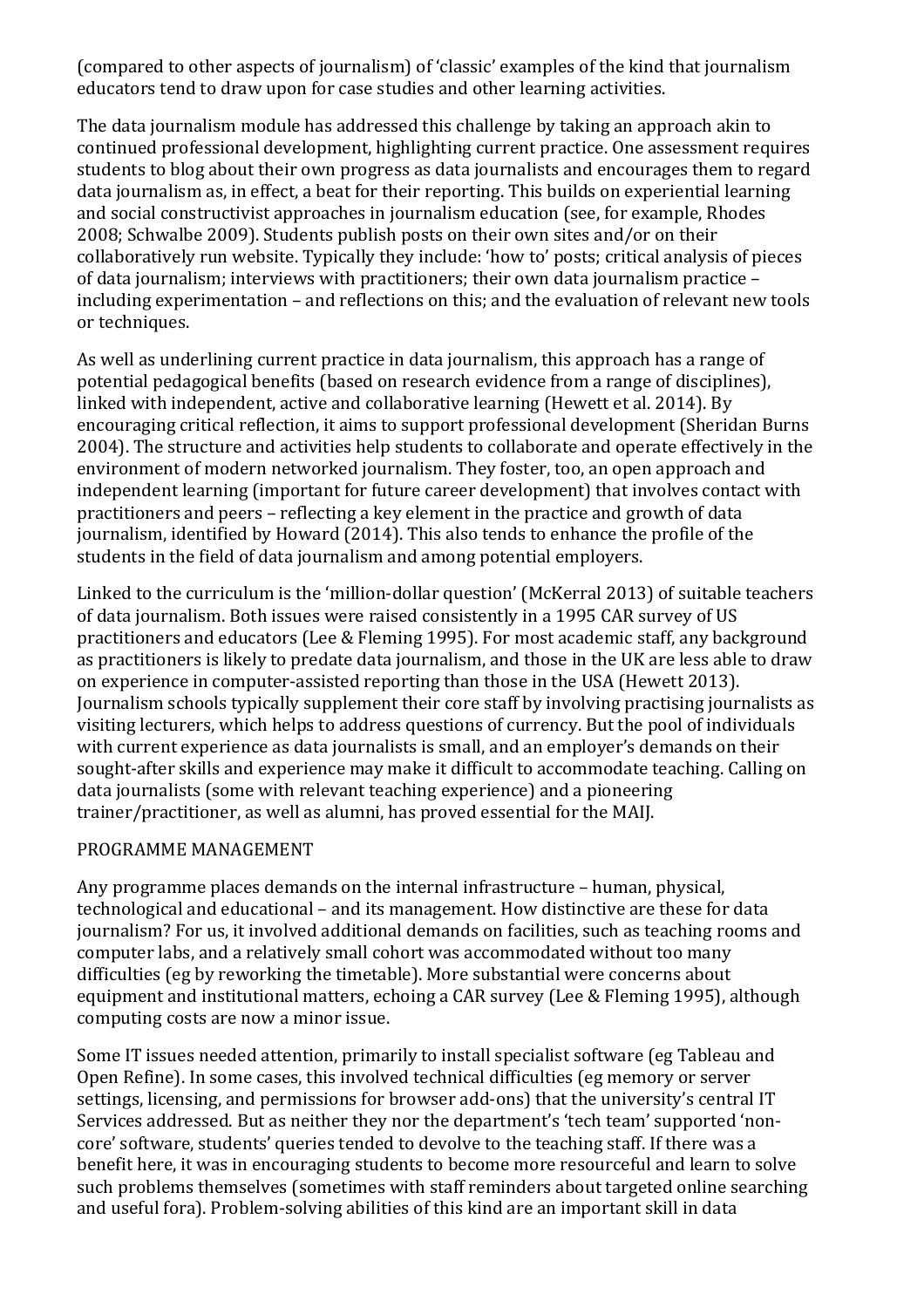journalism and sought by employers (Hirst 2013) but such cases also highlight additional demands that data journalism teaching may produce.

Other workload issues cannot be ignored, although a small increase in staffing moderated the effect of some colleagues and I having to teach slightly larger classes, and some other modules are subject to annually fluctuating numbers in any case. More challenging have been the demands of managing two programmes rather than one (and the associated paperwork, marketing, student recruitment etc) and the additional interactions, internal and external, in fields specific to data eg open data, data science, statistics.

#### COHERENCE AND INTEGRITY

The interface with other modules, programmes and teaching staff represents another aspect requiring management. One example involved a small part of a core Online Journalism module offering an introduction to data journalism. Little could be done to entirely avoid this overlap (being the only data journalism input for other MA students). It was flagged up to at least alert students. 'Joining up' learning and teaching also meant ensuring that students would start a Freedom of Information (FoI) project (in a Journalism Practice module) before starting their data journalism projects. FoI offers students a gateway to data journalism as it often involves datasets (typically numbers), the analysis of changes over time, and pattern-detection. It introduces aspects of computational thinking (Wing 2006) and many students have used FoI effectively in their data journalism. It proved essential to the development of data journalism in the UK (Hewett 2013).

Such points raise consideration of the overall integrity and coherence of the programme – both its scope and, for example, where ethical issues related to data journalism (see, for example, Bradshaw 2015) are best addressed: in a module dedicated to data journalism or one focused on ethical and professional standards? Similar questions arise in relation to the law, and even public administration (eg in relation to the data-related activities of public bodies). This illustrates some of the difficulties familiar to many educators of parceling up practice into discrete modules – contrary, in many ways, to the demands of real-world activity and understanding a discipline holistically (Trowler 1998, pp.90-91).

Developing the MAIJ as a digital journalism MA with data as a core element, rather than as a narrower data journalism programme, perhaps ensured its feasibility, but may have limited its scope and ambition. Greater emphasis on data would need some existing elements to be omitted from the curriculum (Wenger & Owens 2012, p.10), and further specialization. More on statistical analysis, visualization/design and programming are prime candidates. This might be consistent with the field maturing, along with the expectations (and experience) of students and employers. However, the picture appears mixed; some employers want depth; some prefer breadth (see, for example, Stabe 2015). The scope here for greater collaboration with other departments in the university has yet to be realized; the initial timescale overtook discussions on how to coordinate modules.

## SOCIALIZATION REVISTED

The question of socialization permeates many of the issues identified above. It is simultaneously a key part of (many) journalism programmes (Becker et al. 1987, p.19) and identified as an obstacle to innovation and the reform (Domingo et al. 2014; Mensing 2010). But what if socialization were geared less to long-established practices of journalism and more to newer, still developing norms and practices of data journalism (and other 'new' forms)? Such boundaries between 'old' and 'new' may not always be evident, but data journalism has less of the traditions and ""best practices" of the previous generation' (Mensing  $2010:515$ ) that tend to constrain fresh approaches.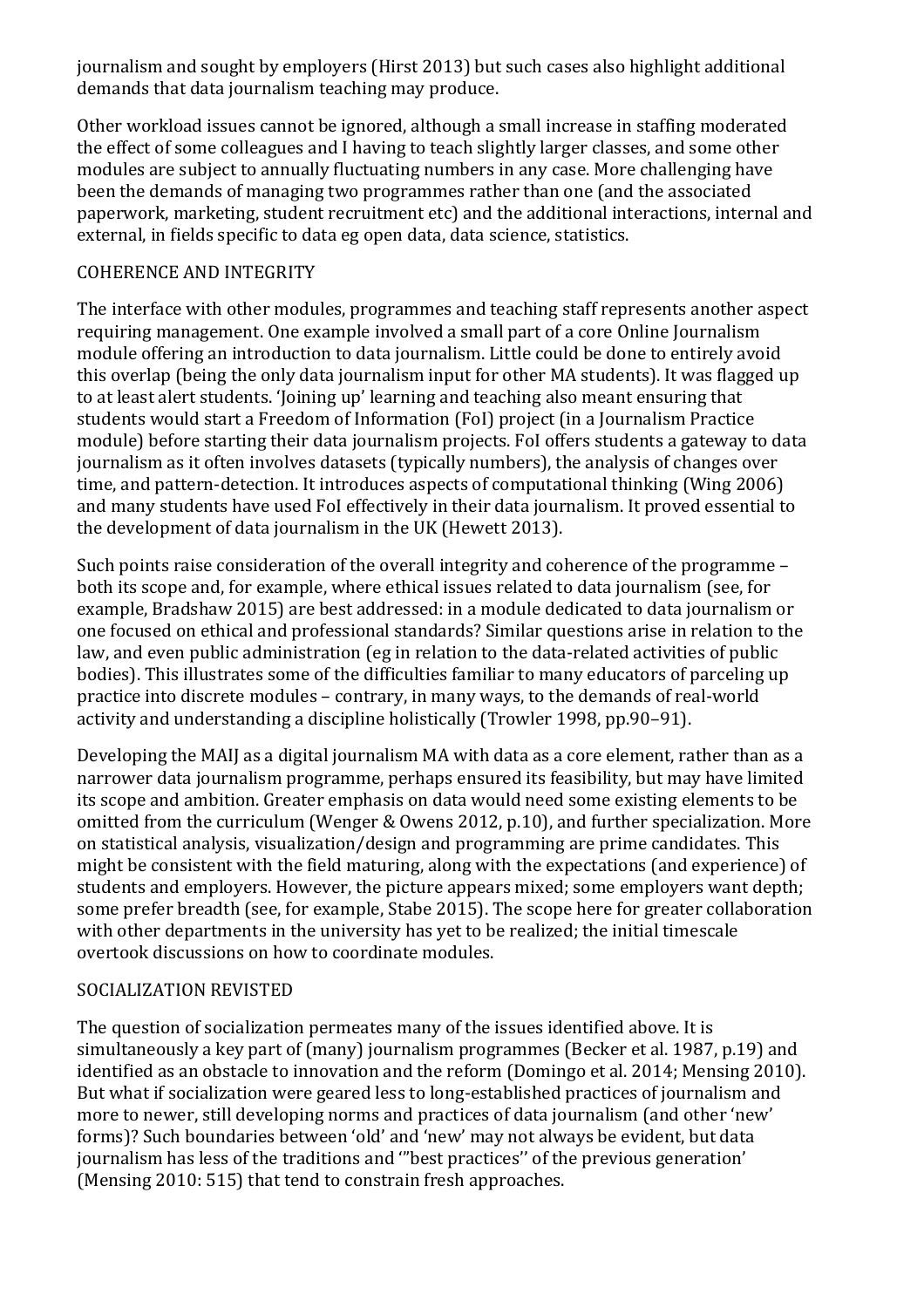What might socialization of this kind look like in practice? Students taught by currently practising data journalists. Internships of relevant data work alongside established professionals, ideally with interdisciplinary teams (eg web developers and designers). Students learning explicitly about new and changing practices, ideas and approaches. They would hear and learn from others working in data journalism (not only those formally teaching them) and in related fields (eg computing and open data). Mathematical, statistical and technological literacy – and, indeed, high levels of competence – would be essential, almost assumed. So would, for example, finding stories in data; understanding its structure and context; gathering, cleaning and analysing it; and presenting data stories. Important, too, might be working collaboratively with other specialists; and exploring new tools, techniques and theoretical approaches.

Some of this is evident in the MAIJ and its data journalism module. Students learn from practising data journalists, for example, including core techniques. Placements are encouraged where they can develop these. They are assessed partly on discovering what is going on in the field of data, and  $-$  explicitly  $-$  on their own experimentation and reflections. They are encouraged to look beyond the formal curriculum and to network and attend events such as Hacks/Hackers and the Mozilla Festival. The building of useful networks is part also of the MAIJ module on strategic social media.

#### THE MARKET

The influence of the market-oriented approach in HE is evident in the stakeholder analysis. As Knight identified, 'academic staff increasingly have to attend to competition and image management' (2002, p.10). This study suggests one might add student satisfaction and recruitment. Attracting students and their tuition fees (or other external funding) was key to developing the MAIJ. But it was interest from employers and an anticipated fall in demand for other sister programmes, rather than clear interest from (potential) students, that were key drivers, in terms of the 'market'.

Consider the perspective of potential students. Many may simply not know of data journalism, as one later recalled (Scott 2015) and others have told me. It is, after all, a rare beast in student media and local newspapers (and radio), which predominate in our postgraduate iournalism applicants' work experience. Even in national news organisations, where some have interned, data journalism is largely confined to specific enclosures, and students are unlikely to encounter it 'close up' unless they seek it out.

This may change, with one regional newspaper group running a data unit (McAthy 2013) and indications that student journalism may be involving more data journalism (see, for example, Frost 2012; Halliday 2013). But if to most would-be journalism students it remains an obscure specialism, as well as to parents and university career advisers, will data journalism education be constrained by a lack of appeal? Furthermore, what do potential and actual students – whom market-led universities need to attract and 'satisfy' – make of studying it? How do they view data analysis and statistics, particularly if they are 'arts graduates who dropped maths and the sciences as early on in their education as possible' (Burn-Murdoch 2013, p.155)? Some advanced techniques may deter students, suggested Denham (1996, p.57), and US journalism faculty feared 'alienating prospective students' with data analysis (Yarnall et al. 2008, p.159).

#### **CONCLUSIONS**

This study highlights some of the complexities involved in developing a programme that offers a dedicated data journalism module. These stem partly from the additional, new demands on staff, other resources and services – and sometimes students – that it involves. Integrating data journalism smoothly with existing modules/teaching has proved a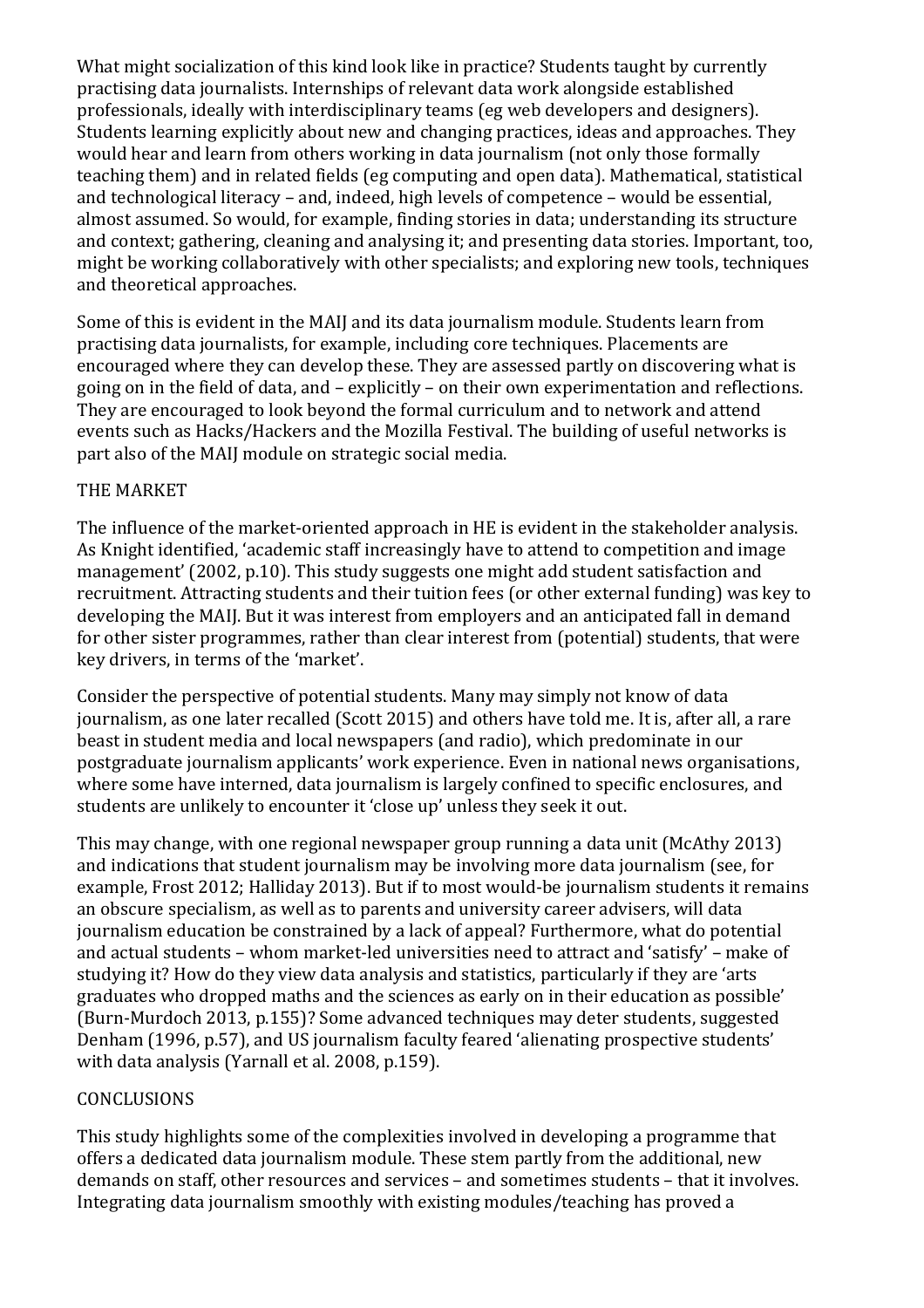challenge, as have links with fields unfamiliar not only to much of journalism (eg statistics and computing) but also to its students and educators.

While the specific circumstances of the programme examined in this paper have to be taken into account in considering any wider applicability of conclusions, it leads me to offer some questions that may be relevant to other journalism educators.

First and fundamentally, what is the place of the data journalism education being offered to students? Is it one course or option within a wider programme (probably more generalist/introductory) or the main focus (more specialist), for example? How far does it assume previous relevant learning or experience, or involve few if any prerequisites? What about the balance (and levels) of theory, practice, experimentation, and the use of specific tools and techniques?

Second, and again part of Deuze's contextual factors (2006), consider the 'supporting infrastructure' as well as the curriculum content - points such as computing resources, the learning environment, group size, links with colleagues in other disciplines, and how the data journalism teaching will interface with other modules or courses. Teaching and administrative workloads must be addressed, too, and at least some of the extensively documented resistance to change in journalism education may have to be tackled (see literature review above).

Third, how will data journalism education operate in the context (in many countries) of an increasingly market-oriented HE sector? The costs of establishing and running a data journalism programme may be at odds with the expectations placed on academics to attract and 'satisfy' students. Despite promising job prospects, data journalism risks being rejected as unappealing by potential students with an arts or humanities background, prevalent among this established 'market', and to whom it may simply be unfamiliar. Engaging successful alumni (as well as current students and perhaps employers) may have an important role to play here in addressing the concerns of prospective students.

Fourth, how are data journalists involved, and perhaps other practitioners? Are they the main teachers, specialist instructors, and/or guest speakers? How else will students interact with and learn from practitioners, whether on placement, at events with networking opportunities, freelancing, or through social media? Do these include specialists in related areas, such as statistics, information design, computing, open data and freedom of information? Will these or other approaches help to ensure the currency of what students learn, in a diverse field that is developing rapidly?

This study suggests that socialization with practitioners is not incompatible with innovation in journalism education. What may be involved is more selective socialization that is focused  $(in this case)$  specifically on data journalism. A key argument against socialization in journalism education is that it reinforces past patterns of practice (thus resisting innovation) and marginalizes critical reflection and experimentation. But data journalism, as a more recently established field with norms and practices that are still evolving, is arguably more fluid and welcoming to such approaches. This may also be a reflection of the more open and networked nature of data journalism compared to CAR (Coddington, 2014).

Such complexities arguably exacerbate some of the challenges in innovating effectively in journalism education (see review section above). Data journalism can be seen partly as an extension of the 'traditional' areas that iournalism programmes have long taught: discovering relevant facts, verifying (and disputing) claims, reporting and analysis, for example, and builds on CAR. But many aspects bring journalism education into fields with which it is much less familiar. With apologies to Star Trek, one could say that this is journalism but not as we know it – or not as many journalism educators have known it.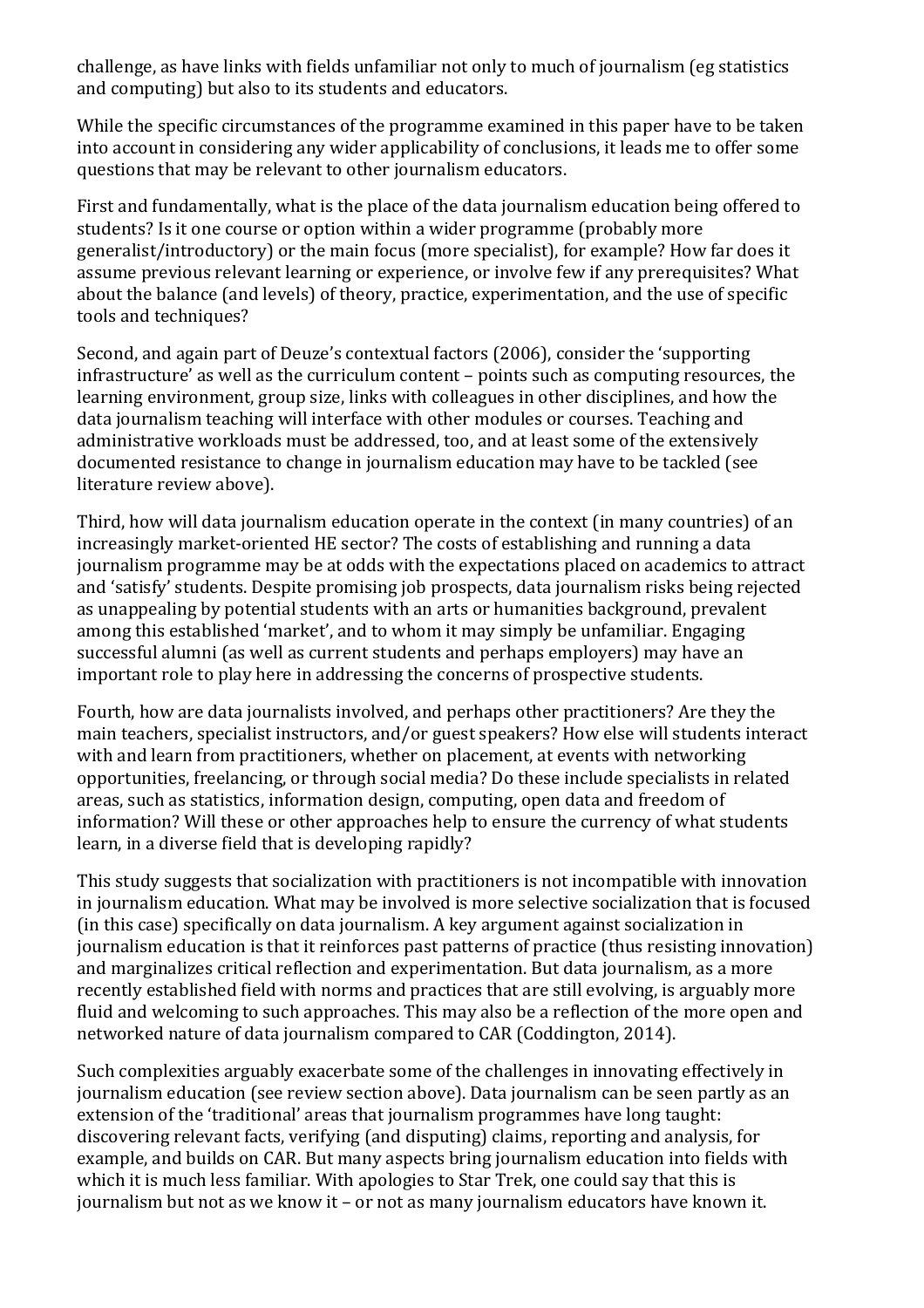As this appears to be the first study of data journalism education that is focused on a single programme, conclusions are necessarily tentative and limited in wider applicability. However, this paper raises suitable questions for further investigation. What approaches are deployed, and constraints encountered, elsewhere in data and other innovations in journalism education, for example? An international comparative study of different programmes (including curriculum content) could be valuable. We need to know more about students' views and experiences, and the effects of their status increasingly as 'consumers' or 'customers'. Are pedagogical innovations required to enable journalism education to embrace data (and other areas) more fully and maintain currency? Finally, could a clearer emphasis on (critically) reflective practice offer a way forward here, while also taking us beyond the perceived split between 'vocational' and 'academic' journalism education?

[ENDS]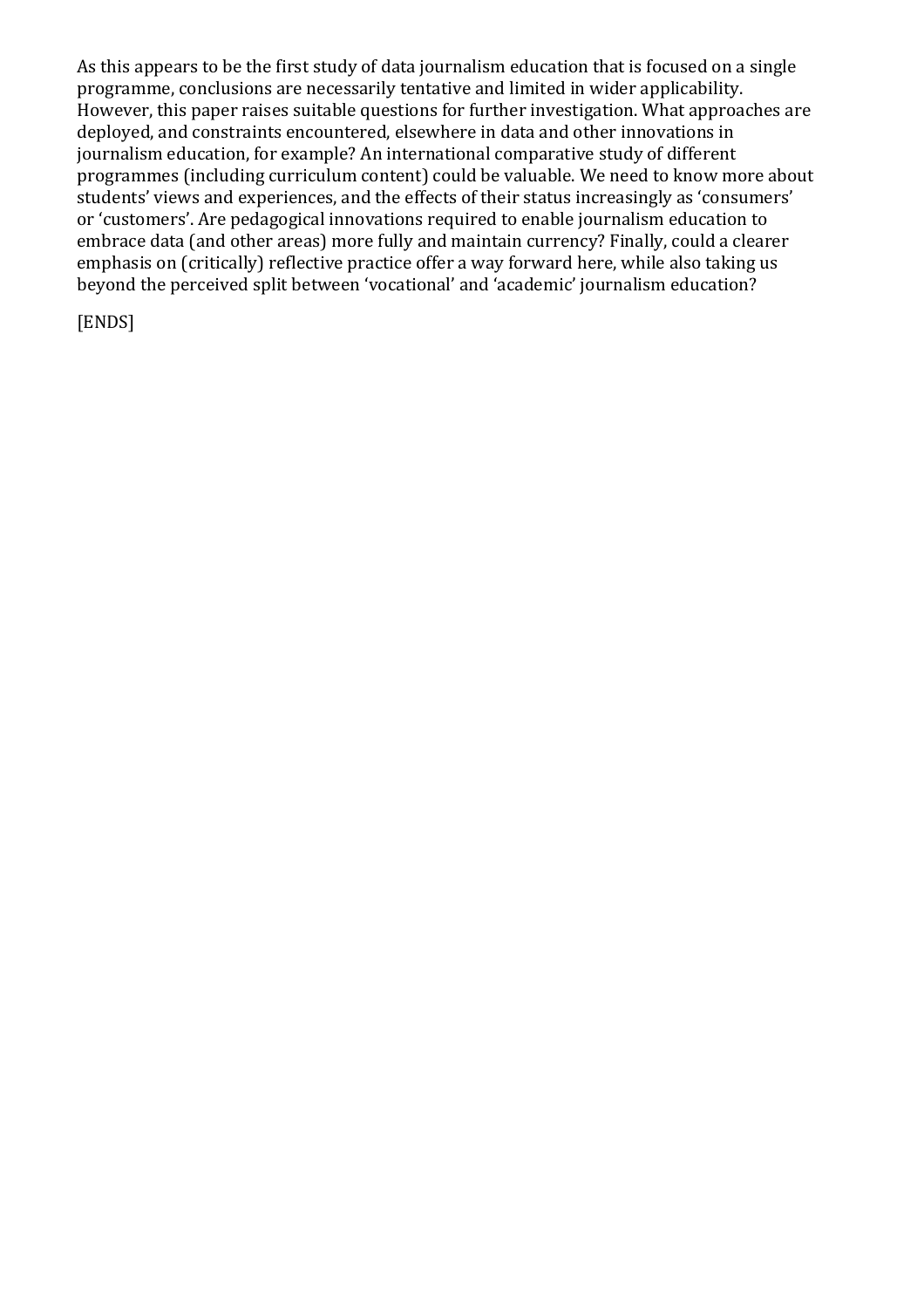| <b>Stakeholder</b>  | <b>Salience</b>  |     | Stakeholder interests/stake                               | Programme interests/stake                                          |  |
|---------------------|------------------|-----|-----------------------------------------------------------|--------------------------------------------------------------------|--|
|                     | attributes score |     |                                                           |                                                                    |  |
| Current students    | <b>PLU</b>       | 3   | Student satisfaction (inc worthwhile course,<br>$\bullet$ | Viability of programme<br>$\bullet$                                |  |
|                     |                  |     | learning experience, value for money)                     | Reputation<br>$\bullet$                                            |  |
|                     |                  |     | Job/career                                                | Future alumni<br>$\bullet$                                         |  |
|                     |                  |     | Academic success                                          | Feedback about the course<br>$\bullet$                             |  |
| Colleagues teaching | PLU              | 3   | Surriculum and teaching                                   | As their interests/stake, plus:                                    |  |
| on course           |                  |     | <b>Students learning</b>                                  | staff satisfaction<br>$\bullet$                                    |  |
|                     |                  |     | Academic success                                          | success of teaching and learning<br>$\bullet$                      |  |
|                     |                  |     | Coherence with other modules                              | effective 'infrastructure'<br>$\bullet$                            |  |
| Professional        | <b>PLU</b>       | 3   | Effective support/services to students, eg                | As stakeholder, plus:                                              |  |
| services (in the    |                  |     | IT, marketing, library                                    | avoid problems affecting students<br>$\bullet$                     |  |
| university)         |                  |     |                                                           | effective support to staff<br>$\bullet$                            |  |
| Potential students  | PL(U)            | 2.5 | As for current students, plus:                            | As for current students, plus:                                     |  |
|                     |                  |     | learn about programme                                     | attracting suitable applicants<br>$\bullet$                        |  |
|                     |                  |     | gain entry to programme                                   | marketing/external communications<br>$\bullet$                     |  |
| News/media          | PL(U)            | 2.5 | Potential interns/employees<br>$\bullet$                  | Input to programme (eg guest speakers)<br>$\bullet$                |  |
| organisations       |                  |     | Their appropriate specialist                              | Opportunities for students (eg internships)<br>$\bullet$           |  |
|                     |                  |     | skills/understanding                                      | Credibility, reputation, authority<br>$\bullet$                    |  |
|                     |                  |     | Relevance of programme                                    | Cooperative relationship<br>$\bullet$                              |  |
|                     |                  |     | Potential collaboration<br>$\bullet$                      | Competencies of students, effective teaching/learning<br>$\bullet$ |  |
| Other colleagues in | $(P)$ LU         | 2.5 | Shared knowledge/experience from<br>$\bullet$             | Effective cooperation with colleagues, involving<br>$\bullet$      |  |
| the Department of   |                  |     | programme                                                 | consultation and planning                                          |  |
| Journalism          |                  |     | Coherence with shared modules                             | Coherence with shared modules<br>$\bullet$                         |  |
|                     |                  |     | Positive impact on their students                         | Managing demands on/access to facilities<br>$\bullet$              |  |
|                     |                  |     | No adverse effect on access to facilities etc             | Avoid adverse impact on their course/students<br>$\bullet$         |  |

## TABLE 1: MAIN STAKEHOLDERS, THE PROGRAMME, AND THEIR INTERESTS/STAKE

Other stakeholders identified, but with a salience score of 1.5 or less, were:

Students' parents and other family members; bursary/scholar-ship provider; students on 'sister' programmes; alumni; journalism educators elsewhere; educational and other researchers; other data-relevant organisations; other Departments within university; training/accreditation bodies.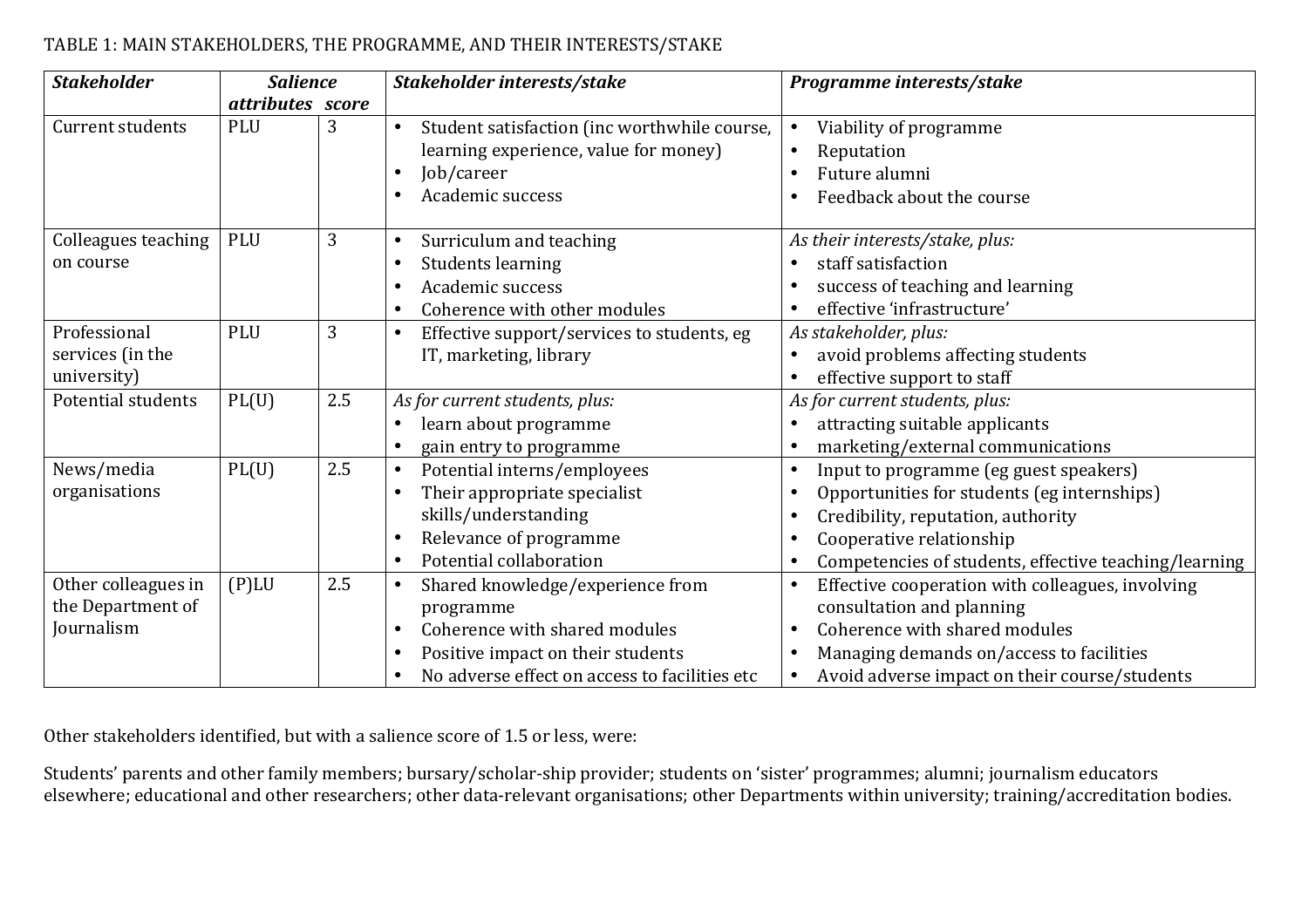#### Notes

- 1. Salience attributes are listed as P for power, L for legitimacy, U for urgency (following Mitchell, Agle, & Wood, 1997).
- 2. Where shown in parentheses, the attribute is deemed either partially present or variable according to time or other context.
- 3. Salience score is based on a total of 1 for each attribute present, and 0.5 for partially/variably present attributes (as note 2 above).
- 4. 'Interests/stake' can be considered as essentially 'what stakeholders want from or for' the MAIJ programme (and data journalism module in particular) and vice-versa in column four.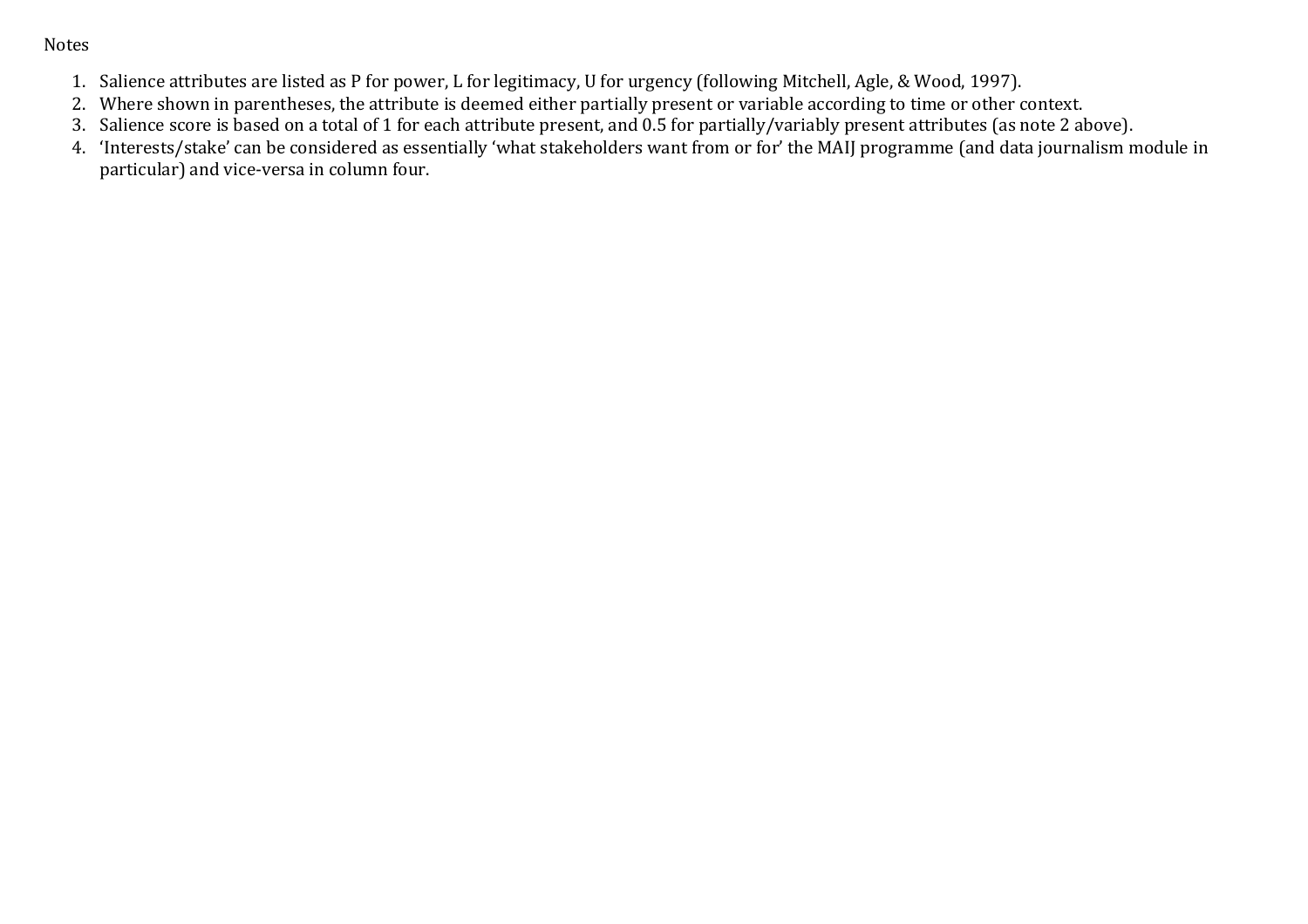## TABLE 2: POINTS EMERGING FROM REVIEW OF QUALITY DOCUMENTS

| <b>Point raised</b>                               | <b>Type</b>    | $\sqrt{or}$ ?? |
|---------------------------------------------------|----------------|----------------|
| Relevance of features work queried                | Coh            | ??             |
| Coherence with Online Journalism module           | Coh            | ??             |
| Slow wifi/network connection                      | Fac/res        | ??             |
| Access to more databases                          | Fac/res        | ??             |
| IT problems in Mac lab                            | Fac/res        | ??             |
| Room used for data journalism class/size of class | Fac/res        | ??             |
| <b>Staffing levels</b>                            | Fac/res        | ??             |
| Networking with recent alumni                     | Job            | $\checkmark$   |
| Availability of tutors for careers advice         | Job            | $\checkmark$   |
| Taking FoI work from class to publication helps   | Job            | $\checkmark$   |
| job applications                                  |                |                |
| Running course blog about data journalism etc     | Job            | $\checkmark$   |
| Students well-networked with journalists and      | Job            | $\checkmark$   |
| relevant outlets                                  |                |                |
| Work primarily with live/real data in class       | T&L            | ??             |
| Longer/intensive data classes                     | T&L            | $\checkmark$   |
| Learning activities for a wide range of ability   | <b>T&amp;L</b> | ??             |
| Small group workshops/seminars                    | T&L            | $\checkmark$   |
| Visiting speakers                                 | <b>T&amp;L</b> | $\checkmark$   |
| Quality of teaching and learning                  | T&L            | $\checkmark$   |
| Scope for more in-depth analytical work           | T&L            | ??             |
|                                                   |                |                |
| Points raised only by author                      |                |                |
| Identity, coherence, relationship with other MAs  | Coh            | ??             |
| Liaison/engagement with external stakeholders     | Coh            | ??             |
| Internal infrastructure/support                   | Fac/res        | $^{22}$        |
| Student recruitment/publicity                     | $**$           | $\checkmark$   |
| Innovations in teaching                           | T&L            | $\checkmark$   |
|                                                   |                |                |

#### **NOTES**

Coh = coherence (of programme)  $Fac/res = facilities/resources$  $\int$ ob =  $\int$ job and careers  $T&L = \text{teaching}$  and learning

 $***$  = not classified

 $\angle$  = positive; ?? = for development/query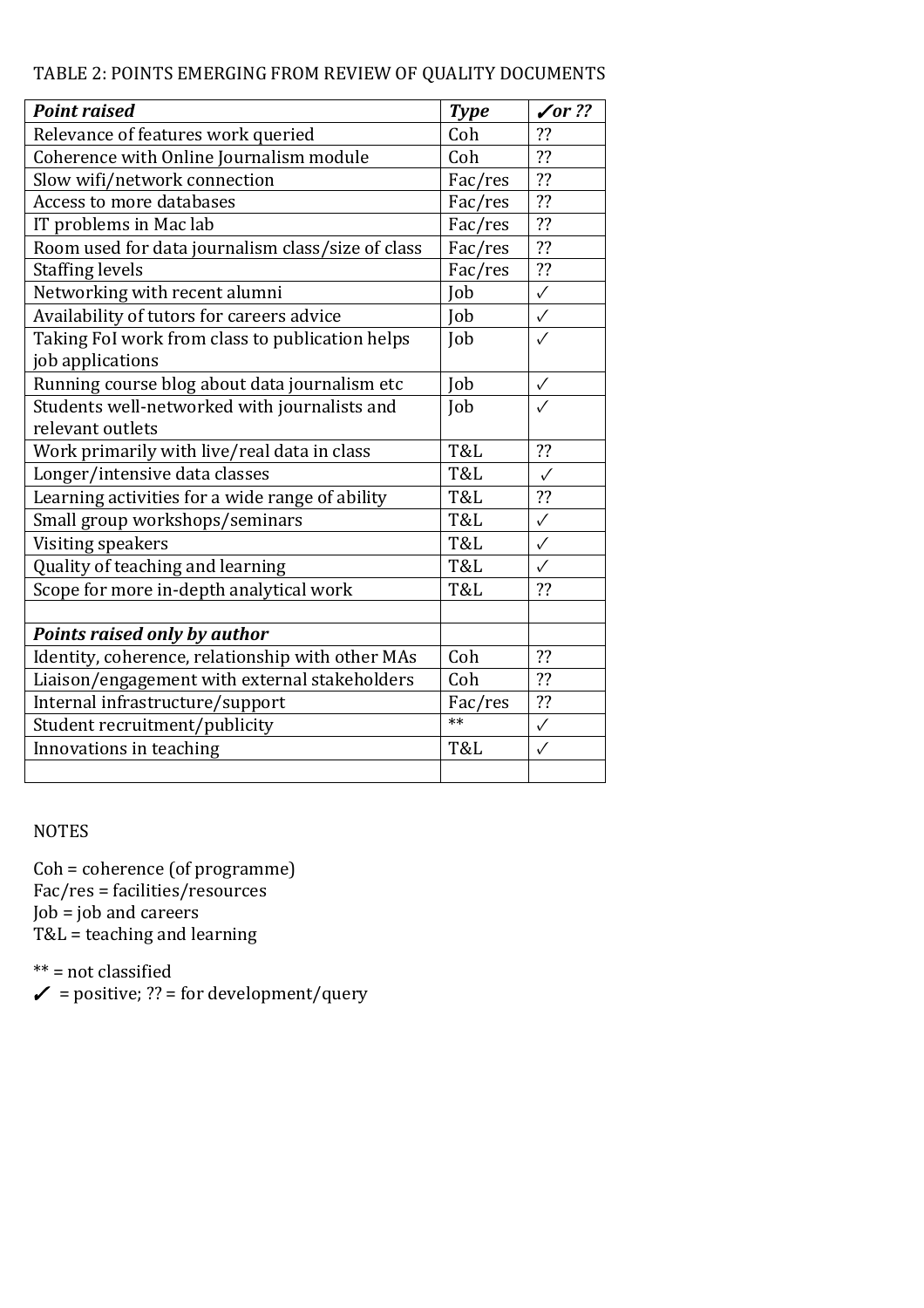#### **NOTES**

 

 $1$  For example, a potential student, suitably qualified and wishing to apply, might be 'high urgency'  $(=1)$ , particularly at a time when attracting such candidates appeared challenging. Other candidates and/or at other times might be scored 0.5.

 $2$  This is a full-time, one-year programme that includes two modules developed specifically for it: one on data journalism and one on (strategic) social media, online communities and engagement (SMCE). Other modules are shared with 'sister' MA journalism programmes, notably the MA Newspaper Journalism; despite its name (kept partly for reputation and marketing), this includes extensive online and multimedia work. The MAIJ was intended as a digital journalism programme rather than one focused exclusively on data.

<sup>3</sup> For more on this system, see http://www.qaa.ac.uk/assuring-standards-and-quality/thequality-code

<sup>4</sup> PTES data is not available at MAIJ programme level, but wider results indicate generally high levels of satisfaction within the Department of Journalism.

Anon, 2014. City University London | Home. Available at: http://www.city.ac.uk/ [Accessed October 8, 2014].

Appelgren, E. & Nygren, G., 2014. Data Journalism in Sweden. *Digital Journalism*, 2(3), pp.394–405.

- Arthur, C., 2010. Analysing data is the future for journalists, says Tim Berners-Lee. *The Guardian*, pp.1–4. Available at: http://www.guardian.co.uk/media/2010/nov/22/data-analysis-tim-berners-lee.
- Barnett, R., 2011. The marketised university: defending the indefensible. In L. Molyneux, E. Nixon, & R. Scullion, eds. *The marketisation of higher education: the student as consumer*. Abingdon: Routledge, pp. 39–51.
- BBC, 2015. *Future of News*, London.

Becker, L.B. et al., 1987. *The training and hiring of journalists*, Ablex Publishing Corporation.

- Biggs, J.B., 2003. *Teaching for quality learning at university: what the student does*, Maidenhead: Society for Research into Higher Education.
- Bradshaw, P., 2015. Data journalism. In L. Zion & D. Craig, eds. *Ethics for Digital Journalists: Emerging Best Practices*. New York and Abingdon: Routledge, pp. 202–219.
- Bradshaw, P. & Rohumaa, L., 2011. *The online journalism handbook: skills to survive and thrive in the digital age*, Harlow: Longman.
- Breen, M., 1996. Journalism and constructive learning: Trusting the good sense of our students. *Asia Pacific Media Educator*, 1(1), pp.4–15.
- Briggs, M., 2010. *Journalism next: a practical guide to digital reporting and publishing*, Washington, D.C: CQ Press.
- Burn-Murdoch, J., 2013. The advent of the statistician journalist. In J. Mair & R. Keeble, eds. *Data Journalism: mapping the future*. Bury St Edmunds: Abramis Academic Publishing, pp. 149–155.
- Burrows, J., 1999. Going Beyond Labels: A Framework for Profiling Institutional Stakeholders. *Contemporary Education*, 70(4), p.5.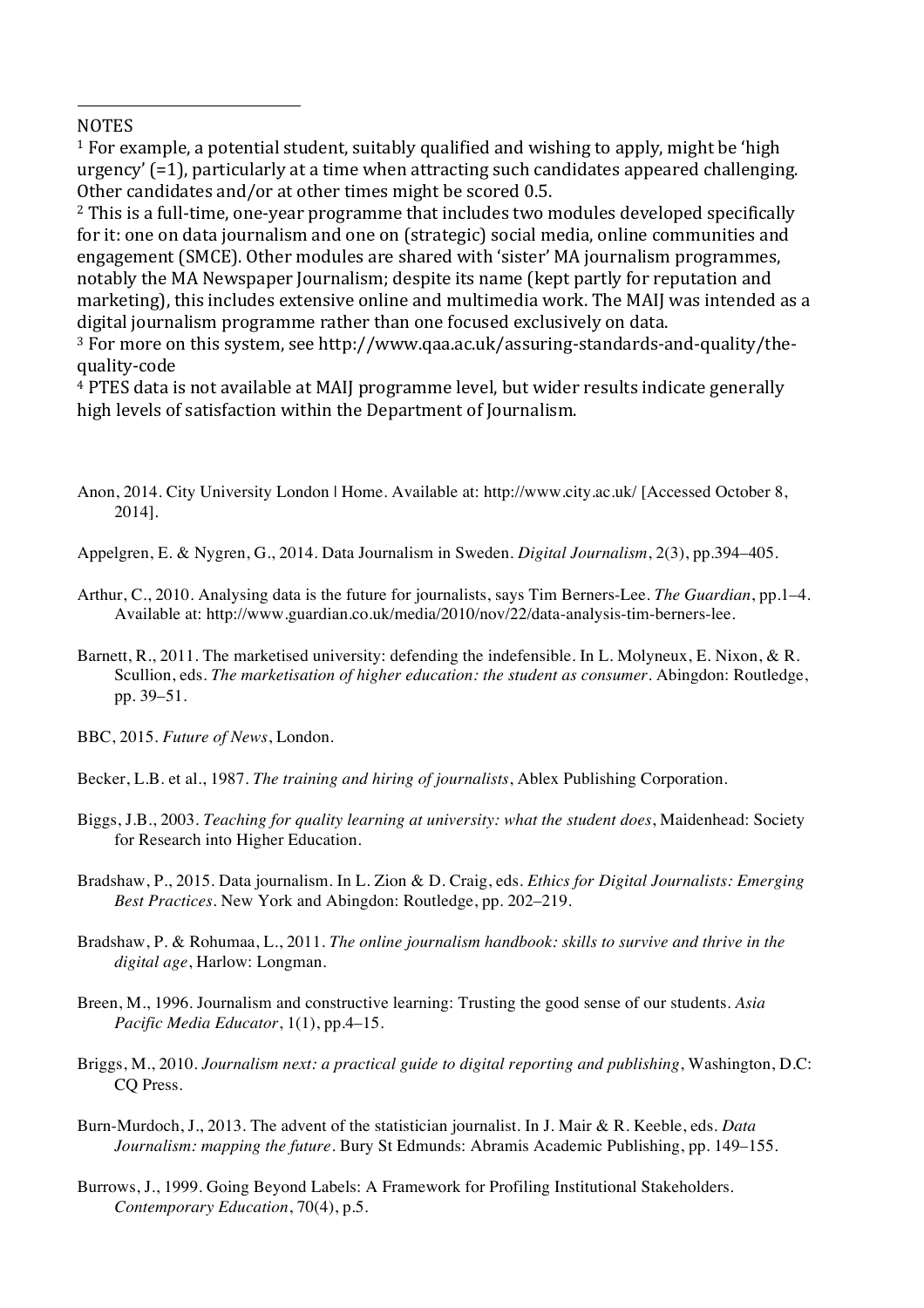Clark, N., 2013. MAs: stick with tradition or embrace the future? | Wannabe Hacks. *Wannabe Hacks*. Available at: http://wannabehacks.co.uk/2013/08/07/mas-stick-with-tradition-or-embrace-the-future/ [Accessed October 7, 2014].

<u> 1989 - Andrea Santa Andrea Andrea Andrea Andrea Andrea Andrea Andrea Andrea Andrea Andrea Andrea Andrea Andr</u>

- Coddington, M., 2014. Clarifying Journalism's Quantative Turn. *Digital Journalism,* Available at: http://dx.doi.org/10.1080/21670811.2014.976400 [Accessed November 12, 2014]
- Cohen, J., 2002. Is Columbia University's professional school reform more than a distant dream? *Journalism & Mass Communication Educator*, 57(3), pp.180–182.
- Cohen, J., 2001. Symposium: Journalism and Mass Communication Education at the Crossroads -- Introduction. *Journalism & Mass Communication Educator*, 56(4), pp.4–5.
- Culver, K.B., 2014. Special Series: Teaching Data Journalism. *PBS MediaShift*. Available at: http://www.pbs.org/mediashift/2014/07/special-series-teaching-data-journalism [Accessed October 1, 2014].
- Cusatis, C. & Martin-Kratzer, R., 2009. Assessing the State of Math Education in ACEJMC-accredited and Non-accredited Undergraduate Journalism Programs. *Journalism & Mass Communication Educator*, 64(4), pp.355–377.
- Data Journalism Crew, 2013. Data Journalism Courses. Available at: https://www.google.com/fusiontables/DataSource?docid=1SHESUsTAovets8\_- X7kmPReSlPjgJsiQxMLW2fM#rows:id=1 [Accessed February 6, 2015].
- Denham, B., 1996. Teaching Research Methods to Undergraduates. *Journalism & Mass Communication Educator*, 51(4), pp.54–62.
- Dennis, E.E., 1983. An exchange. Journalism education: failing grades from a Dean. In *Planning for Curricular Change in Journalism Education*.
- Deuze, M., 2006. Global Journalism Education. *Journalism Studies*, 7(1), pp.19–34.
- Domingo, D., Masip, P. & Costera Meijer, I., 2014. Tracing Digital News Networks. *Digital Journalism*, (September 2014), pp.1–15.
- Finberg, H., 2013. Journalism schools need to adapt or risk becoming irrelevant | Poynter. *Poynter*. Available at: http://www.poynter.org/how-tos/journalism-education/220410/scary-future-journalismeducation/ [Accessed October 8, 2014].
- Fink, K. & Anderson, C.W., 2014. Data Journalism in the United States. *Journalism Studies*, (September), pp.1–15.
- Folkerts, J., 2014. History of Journalism Education. *Journalism & Communication Monographs*, p.1522637914541379.
- Freeman, R.E., 1984. *Strategic Management: A Stakeholder Approach*,
- Frost, C., 2013. Journalism ethics through accuracy in numbers. In J. Mair & R. Keeble, eds. *Data Journalism: mapping the future*. Bury St Edmunds: Abramis Academic Publishing.
- Frost, J., 2012. Digging into data | Wannabe Hacks. Available at: http://wannabehacks.co.uk/2012/05/01/digging-into-data/ [Accessed October 9, 2014].
- Furedi, F., 2012. Satisfaction and its discontents. *Times Higher Education*. Available at: http://www.timeshighereducation.co.uk/419238.article [Accessed February 10, 2014].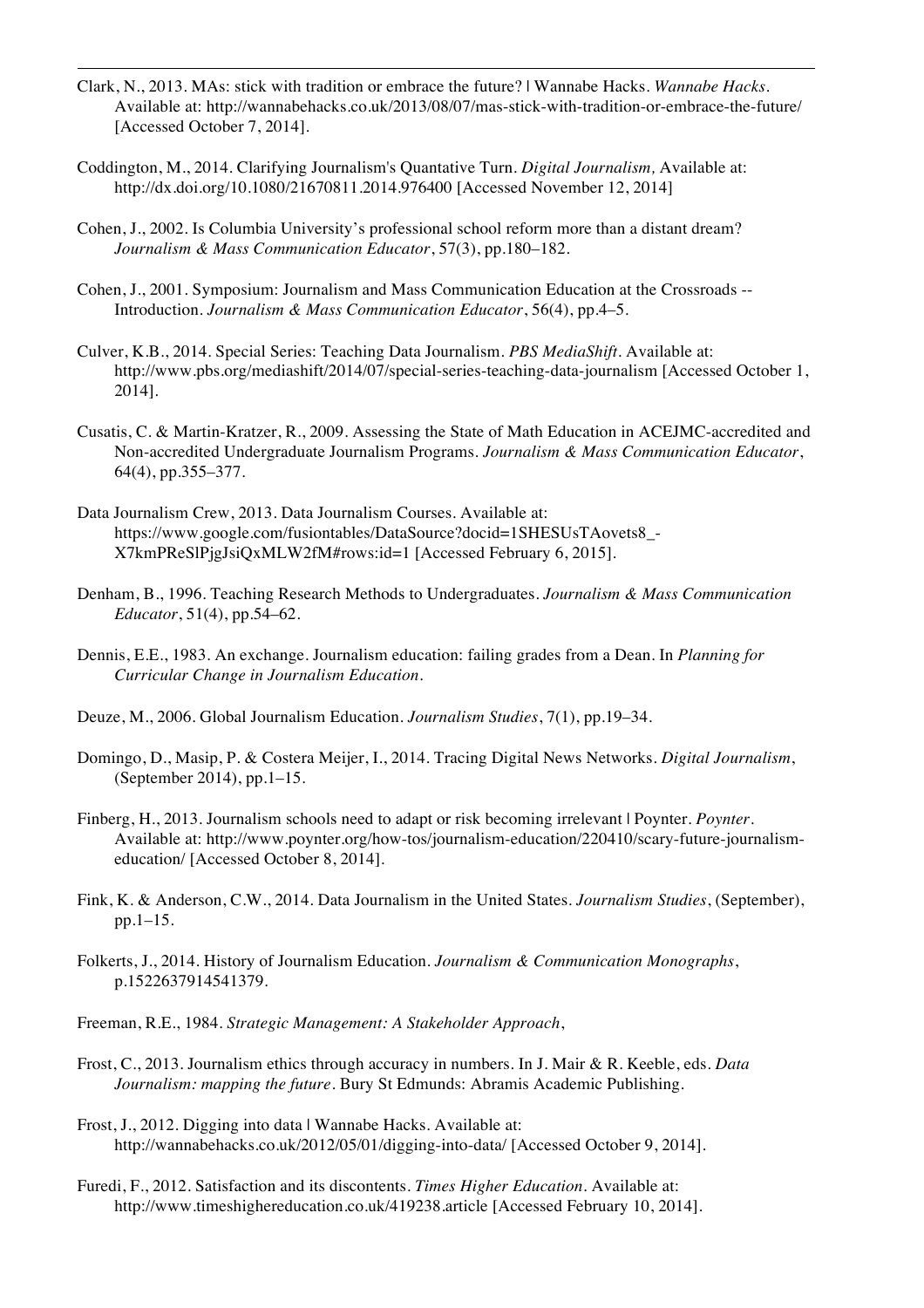Ghiglione, L., 2001. The splendor of our failures. *Journalism & Mass Communication Educator*, 56(4), pp.14–16.

<u> 1989 - Andrea Santa Andrea Andrea Andrea Andrea Andrea Andrea Andrea Andrea Andrea Andrea Andrea Andrea Andr</u>

- Gray, J., Chambers, L. & Bounegru, L., 2012. *The data journalism handbook*, Sebastopol, CA: O'Reilly Media.
- Halliday, J., 2013. Guardian Student Media Awards introduces data interactive category | Media | theguardian.com. *The Guardian*. Available at: http://www.theguardian.com/media/2013/may/09/guardian-student-media-awards [Accessed October 9, 2014].
- Hannaford, L., 2014. Data Journalism a modern day Bletchley Park? | Liz Hannaford. Available at: http://www.lizhannaford.com/data-journalism/data-journalism-a-modern-day-bletchley-park/ [Accessed October 8, 2014].
- Harcup, T., 2011. Hackademics at the Chalkface: To What Extent Have Journalism Teachers Become Journalism Researchers? *Journalism Practice*, 5, pp.34–50.
- Hewett, J., 2013. Learning in progress: from computer-assisted reporting to data journalism, via freedom of information, open data and more. In J. Mair & R. L. Keeble, eds. *Data Journalism: mapping the future*. Bury St Edmunds: Abramis Academic Publishing, pp. 3–14.
- Hewett, J., Banning-Lover, R. & Sutcliffe, C., 2014. Keeping current & congruent: Student engagement for cutting-edge professional relevance and for facilitating learning. In *Learning at City*. London.
- Hill, S. & Lashmar, P., 2014. *Online journalism: the essential guide*, Los Angeles: SAGE.
- Hirst, M., 2010. Journalism Education "Down Under." *Journalism Studies*, 11(1), pp.83–98.
- Hirst, T., 2013. So what is a data journalist exactly? A view from the job ads... | OUseful.Info, the blog... on WordPress.com. Available at: http://blog.ouseful.info/2013/05/31/data-journalism-jobs-in-the-air/ [Accessed October 8, 2014].
- Holmes, T.A.D., Mottershead, G.G. & Hadwin, S.B., 2012. *The 21st century journalism handbook: Essential skills for the modern journalist*, Pearson.
- Howard, A., 2013. Data journalism MOOCs offer new options for distributed learning | Tow Center for Digital Journalism. *Tow Center blog*. Available at: http://towcenter.org/blog/data-journalism-moocsoffer-new-options-for-distributed-learning/ [Accessed October 8, 2014].
- Howard, A.B., 2014. *The Art and Science of Data-driven Journalism*, New York.
- Johnson, L. et al., 2014. *NMC Horizon Report: 2014 Higher Education Edition*, Austin, Texas: The New Media Consortium.
- Jongbloed, B., Enders, J. & Salerno, C., 2008. Higher education and its communities: Interconnections, interdependencies and a research agenda. *Higher Education*, 56(3), pp.303–324.
- Karlsen, J. & Stavelin, E., 2014. Computational Journalism in Norwegian Newsrooms. *Journalism Practice*, 8, pp.34–48.
- Kelley, B., 2007. Teaching Journalism. *Communication Research Trends*, 26(2), pp.3–25.
- Knight, P., 2002. *Being a teacher in higher education*, McGraw-Hill International.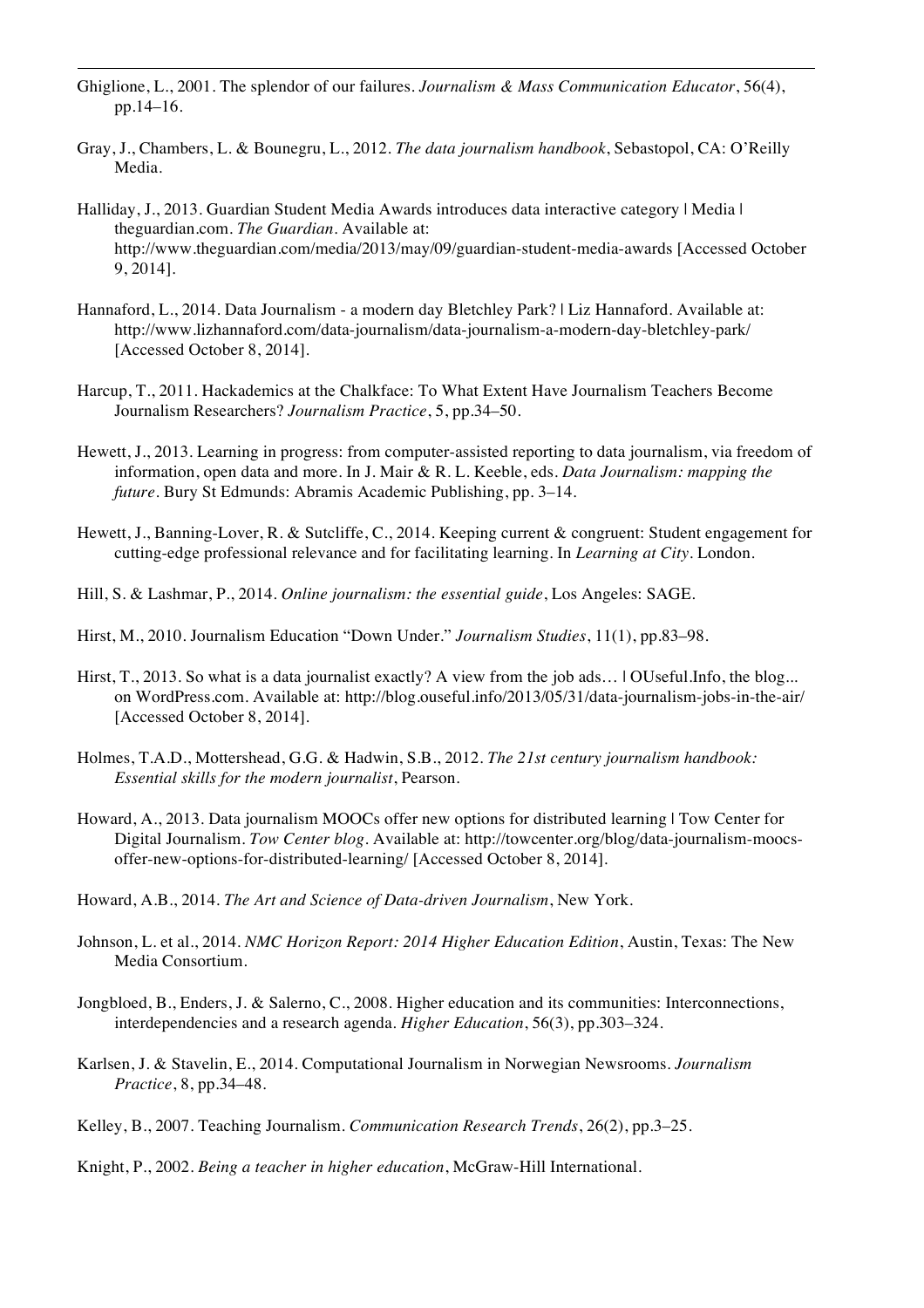Krueger, K., 2014. How J-Schools Are Tackling the Demand for Data Journalism Skills. *PBS Mediashift*. Available at: http://www.pbs.org/mediashift/2014/07/how-j-schools-are-tackling-the-demand-fordata-journalism-skills/.

<u> 1989 - Andrea Santa Andrea Andrea Andrea Andrea Andrea Andrea Andrea Andrea Andrea Andrea Andrea Andrea Andr</u>

- Lee, K.C. & Fleming, C. a., 1995. Problems of Introducing Courses in Computer-Assisted Reporting. *Journalism & Mass Communication Educator*, 50(3), pp.23–34.
- Leman, J., Turner, G. & Bennett, P., 2013. *PTES 2013: Findings from the Postgraduate Taught Experience Survey*, York.
- Lorenz, M., 2010. Data driven journalism: What is there to learn? In *A paper on the data-driven journalism roundtable held in Amsterdam on 24 August 2010*. European Journalism Centre.
- De Maeyer, J. et al., 2014. Waiting for Data Journalism. *Digital Journalism*, (February 2015), pp.37–41.
- Mainardes, E.W., Alves, H. & Raposo, M., 2010. An Exploratory Research on the Stakeholders of a University. *Journal of Management and Strategy*, 1(1).
- Maringe, F., 2011. The student as consumer: affordances and constraints in a transforming higher education environment. In M. Molesworth, E. Nixon, & R. Scullion, eds. *The marketisation of higher education: the student as consumer*. Abingdon: Routledge, pp. 142–154.
- McAthy, R., 2013. Trinity Mirror to set up data-driven "digital journalism unit" | Media news. *Journalism.co.uk*. Available at: http://www.journalism.co.uk/news/trinity-mirror-to-launch-datadriven-digital-journalism-unit/s2/a552493/ [Accessed October 9, 2014].
- McKerral, M. ac, 2013. Steering data journalism into the curriculum. *Quill*, 101(4), p.24.
- Mensing, D., 2010. Rethinking [Again] the Future of Journalism Education. *Journalism Studies*, 11(4), pp.511–523.
- Mitchell, R.K., Agle, B.R. & Wood, D.J., 1997. Toward a theory of stakeholder identification and salience: Defining the principle of who and what really counts. *Academy of management review*, 22(4), pp.853–886.
- Molesworth, M. et al., 2011. *The marketisation of higher education and the student as consumer*, Abingdon and New York: Routledge.
- New York Times, 2014. *Innovation*, New York.
- Newton, E., 2014. Is Journalism Education Changing Fast Enough? Updated Digital Book Sees "Green Shoots" - Knight Foundation. *Knight blog*. Available at: http://www.knightfoundation.org/blogs/knightblog/2014/9/24/is-journalism-education-changing-fastenough-searchlights-and-sunglasses-updated/ [Accessed October 8, 2014].

Newton, E., 2013. *Searchlights and Sunglasses: field notes from the digital age of journalism*, Miami.

- Picard, R.G., 2014. Deficient tutelage: Challenges of contemporary journalism education. , pp.1–8.
- Radcliffe, D., 2013. Hyperlocal media and data journalism. In J. Mair & R. L. Keeble, eds. *Data Journalism: mapping the future*. Bury St Edmunds, pp. 120–132.
- Reese, S.D., 2001. Living up to Wilbur Schramm's vision. *Journalism & Mass Communication Educator*, 56(4), pp.5–7.